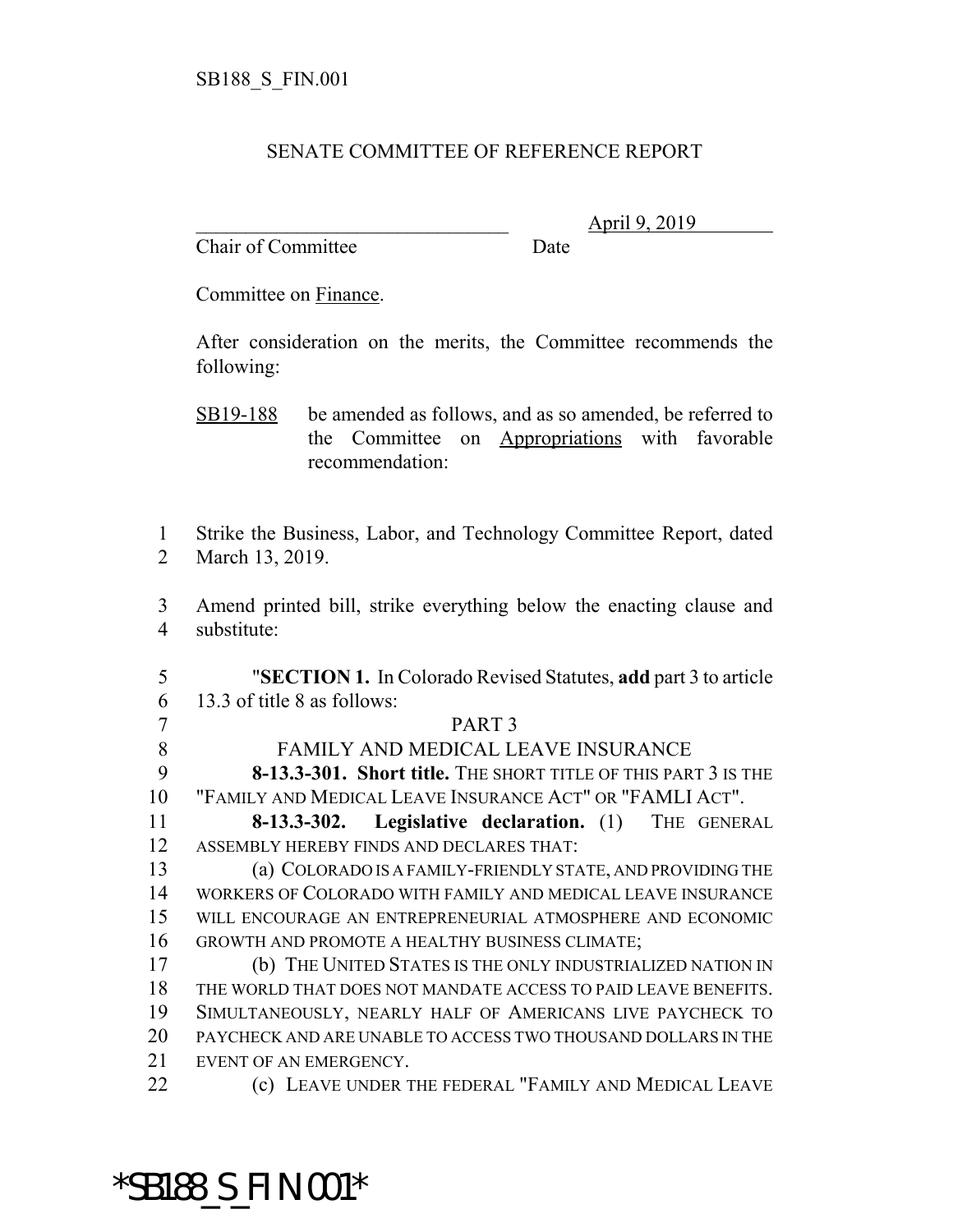ACT OF 1993", AS AMENDED, PUB.L. 103-3, CODIFIED AT 29 U.S.C. SEC. 2 2601 ET SEO., IS BOTH UNPAID AND UNAVAILABLE TO MORE THAN FORTY PERCENT OF PRIVATE SECTOR WORKERS IN THE UNITED STATES.THIS PART 3, KNOWN AS THE STATE "FAMILY AND MEDICAL LEAVE INSURANCE ACT" OR "FAMLI ACT", PROVIDES A NECESSARY SAFETY NET FOR ALL COLORADO WORKERS, AS PAID FAMILY AND MEDICAL LEAVE ALLOWS WORKERS TO REMAIN IN THE WORKFORCE, STAY SAFE, SEEK NECESSARY MEDICAL TREATMENT, AND PROVIDE CARE TO LOVED ONES AT CRITICAL TIMES.

 (d) EVERY WORKER AT SOME POINT IN HIS OR HER LIFE WILL NEED TO TAKE TIME OFF WORK FOR FAMILY OR HEALTH REASONS, MAKING THIS AN ISSUE THAT AFFECTS ALL WORKERS.WHEN WORKERS NEED LEAVE BUT CANNOT TAKE IT, ECONOMIC AND SOCIAL COSTS ACCUMULATE.

 (e) PAID LEAVE BENEFITS EMPLOYERS BY IMPROVING RECRUITMENT OPPORTUNITIES AND REDUCING TURNOVER.THEREFORE, IT BENEFITS THE PUBLIC TO PROVIDE FAMILY AND MEDICAL LEAVE INSURANCE FOR COLORADO WORKERS.

18 (f) THE PREMIUMS COLLECTED UNDER THIS PART 3 ARE USED EXCLUSIVELY FOR THE PAYMENT OF FAMILY AND MEDICAL LEAVE INSURANCE BENEFITS AND THE ADMINISTRATION OF THE PROGRAM. THE DIVISION OF FAMILY AND MEDICAL LEAVE INSURANCE IS CREATED AS AN ENTERPRISE FOR PURPOSES OF SECTION 20 OF ARTICLE X OF THE STATE CONSTITUTION, OPERATING AS A GOVERNMENT-RUN BUSINESS THAT PROVIDES FAMILY AND MEDICAL LEAVE INSURANCE SERVICES.

 (g) EMPLOYEE AND EMPLOYER CONTRIBUTIONS ARE COLLECTED AT RATES REASONABLY CALCULATED TO PROVIDE THE PROGRAM'S LEAVE BENEFITS AND SUPPORTING ADMINISTRATION OF THE PROGRAM, AND THE FISCAL APPROACH IN THIS PART 3 WAS INFORMED BY THE EXPERIENCE OF OTHER STATE FAMILY AND MEDICAL LEAVE INSURANCE PROGRAMS, MODELING BASED ON THE COLORADO WORKFORCE, AND INPUT FROM A VARIETY OF STAKEHOLDERS IN COLORADO;

 (h) WORKERS NEED COMPREHENSIVE PAID FAMILY AND MEDICAL LEAVE TO ADDRESS DOMESTIC ABUSE, SEXUAL ASSAULT OR ABUSE, AND STALKING, WHICH POSE SERIOUS HEALTH AND SAFETY CONCERNS. DOMESTIC ABUSE, SEXUAL ASSAULT OR ABUSE, AND STALKING ARE QUALIFYING PURPOSES FOR FAMILY AND MEDICAL LEAVE UNDER THIS PART 3;

 (i) THIS PART 3 REFLECTS THE REALITY AND DIVERSITY OF COLORADO FAMILIES BY ALLOWING WORKERS TO CARE FOR A RANGE OF FAMILY MEMBERS AND CLOSE LOVED ONES WHEN THEY ARE DEALING WITH A SERIOUS HEALTH CONDITION;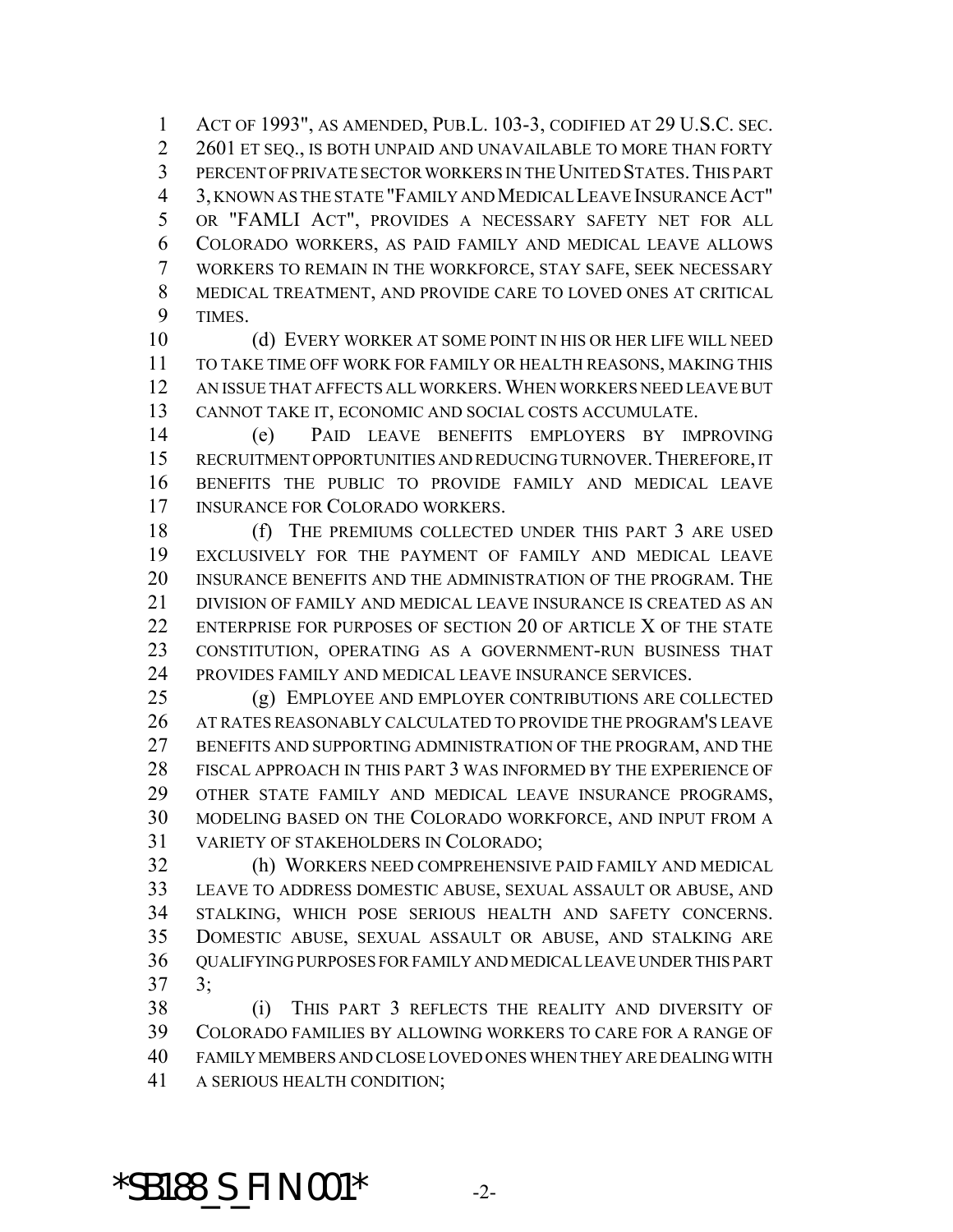(j) JOB PROTECTION IS ESSENTIAL TO ENSURING WORKERS CAN TAKE THE LEAVE THEY NEED WITHOUT RISKING THEIR JOBS OR THEIR ECONOMIC SECURITY;

 (k) COMPREHENSIVE, UNIVERSAL PAID FAMILY AND MEDICAL LEAVE IS ESPECIALLY IMPORTANT FOR LOW-INCOME WORKERS LIVING PAYCHECK TO PAYCHECK.WITHOUT THE LEGAL RIGHTS THEY NEED, THESE WORKERS ARE DISPROPORTIONATELY MORE LIKELY TO LACK ACCESS TO PAID LEAVE AND ARE LEAST ABLE TO AFFORD TO TAKE UNPAID LEAVE.

 (l) THIS PART 3 OFFERS PORTABLE BENEFITS THAT WORKERS CAN TAKE WITH THEM AS THEY MOVE FROM JOB TO JOB OR COMBINE MULTIPLE SOURCES OF INCOME.PORTABLE BENEFITS ARE ESSENTIAL IN A CHANGING ECONOMY, WHERE MORE AND MORE WORKERS FIND THEMSELVES RELYING ON INSECURE JOBS OR PIECING TOGETHER MULTIPLE TYPES OF JOBS TO MAKE ENDS MEET.

 (m) RECOGNIZING THAT MANY PEOPLE NOW WORK OUTSIDE THE TRADITIONAL EMPLOYER-EMPLOYEE STRUCTURE, THIS PART 3 ALSO ALLOWS SELF-EMPLOYED WORKERS TO PARTICIPATE IN THE PROGRAM IF THEY CHOOSE, PROVIDING ACCESS TO NEEDED BENEFITS AND ADDED SECURITY;

 (n) PAID FAMILY AND MEDICAL LEAVE KEEPS WORKERS EMPLOYED AND SAVES EMPLOYERS MONEY THROUGH IMPROVED RETENTION, AS REPLACING A WORKER TYPICALLY COSTS AT LEAST ONE-FIFTH OF THAT WORKER'S ANNUAL SALARY;

 (o) RESEARCH FROM STATES THAT HAVE IMPLEMENTED PAID FAMILY AND MEDICAL LEAVE PROGRAMS HAS SHOWN THAT EMPLOYERS BENEFIT THROUGH IMPROVED WORKER PRODUCTIVITY, PERFORMANCE, AND MORALE;

 (p) WITH ACCESS TO PAID FAMILY AND MEDICAL LEAVE, WORKERS ARE ABLE TO RECOVER FROM ILLNESS AND RETURN TO FULL PRODUCTIVITY MORE QUICKLY, WHICH IN TURN HELPS AN EMPLOYER'S BOTTOM LINE. WHEN WORKERS HAVE TO RETURN TO WORK BEFORE A CHRONIC CONDITION IS STABILIZED OR BEFORE THEY HAVE HEALED FROM AN INJURY, THEY ARE MORE LIKELY TO RELAPSE OR REINJURE THEMSELVES.

 (q) WITHOUT AN INSURANCE SYSTEM, EMPLOYERS WHO PROVIDE PAID FAMILY AND MEDICAL LEAVE MAY NEED TO COVER THE FULL COSTS OUT OF POCKET, WHEREAS AN INSURANCE SYSTEM BENEFITS EMPLOYERS BY POOLING COSTS AND MAKING IT MORE AFFORDABLE TO PROVIDE PAID FAMILY AND MEDICAL LEAVE TO THEIR WORKFORCE;

 (r) ACCESS TO PAID FAMILY AND MEDICAL LEAVE THROUGH AN INSURANCE PROGRAM LEVELS THE PLAYING FIELD FOR SMALL BUSINESS OWNERS, WHO OFTEN CANNOT AFFORD TO OFFER THE SAME GENEROUS

**\*SB188\_S\_FIN.001\*** 3-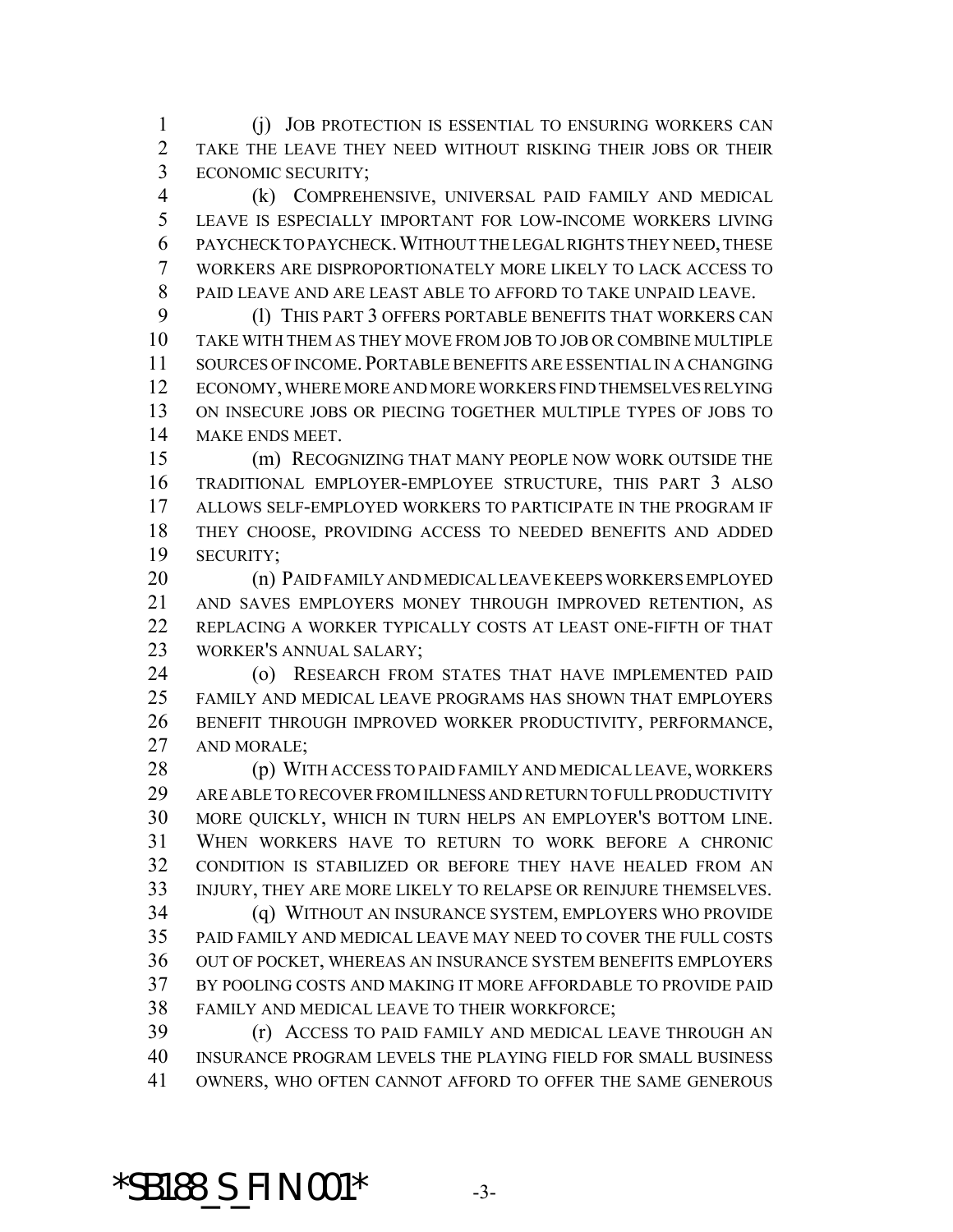PAID FAMILY AND MEDICAL LEAVE BENEFITS AS LARGER COMPANIES AND THEREFORE FACE A COMPETITIVE DISADVANTAGE IN HIRING;

 (s) AS REPORTED IN 2014 BY THE COUNCIL OF ECONOMIC ADVISERS, AN AGENCY WITHIN THE EXECUTIVE OFFICE OF THE PRESIDENT, "[P]AID LEAVE POLICIES CAN HELP BUSINESS RECRUIT TALENTED WORKERS WHO PLAN TO STAY WITH A FIRM AFTER HAVING CHILDREN… PAID LEAVE HAS BEEN SHOWN TO INCREASE THE PROBABILITY THAT WOMEN CONTINUE IN THEIR JOB AFTER HAVING A CHILD, RATHER THAN QUITTING PERMANENTLY, SAVING EMPLOYERS THE EXPENSE OF RECRUITING AND TRAINING ADDITIONAL EMPLOYEES." THE REPORT FURTHER FINDS, "[B]Y ENABLING WORKERS WHO WOULD HAVE OTHERWISE DROPPED OUT OF THE LABOR FORCE TO INSTEAD TAKE SHORT-TERM LEAVE, SUCH POLICIES COULD BENEFIT THEIR EMPLOYER'S LONG-TERM PRODUCTIVITY BY IMPROVING RECRUITMENT, RETENTION, AND WORKER MOTIVATION."

 (t) A RECENT UNITED STATES DEPARTMENT OF LABOR STUDY FOUND THAT LACK OF LEAVE MEANS THAT NEARLY FIVE MILLION WOMEN IN THE UNITED STATES LEAVE THE WORKFORCE FOR FAMILY CAREGIVING RESPONSIBILITIES AND THAT IF THOSE WOMEN PARTICIPATED IN THE ECONOMY AT THE SAME RATE AS THEIR PEERS IN CANADA, A COUNTRY WITH GENEROUS PAID FAMILY AND MEDICAL LEAVE BENEFITS, ECONOMIC ACTIVITY IN THE UNITED STATES WOULD BE FIVE HUNDRED BILLION 22 DOLLARS HIGHER EVERY YEAR, A BENEFIT TO ALL COMPANIES;

23 (u) ACCORDING TO PEW RESEARCH CENTER, THE PERCENTAGE OF MOTHERS NOT IN THE WORKFORCE GREW TO TWENTY-NINE PERCENT IN 2012, UP FROM TWENTY-THREE PERCENT IN 1999. A MAJORITY OF UNEMPLOYED WOMEN REPORTED THAT THEY WERE HOME TO CARE FOR A FAMILY MEMBER, WHILE ONLY SIX PERCENT SAID THEY WERE HOME BECAUSE THEY COULD NOT FIND WORK. WHEN WOMEN, WHO COMPRISE FORTY-SEVEN PERCENT OF THE UNITED STATES' WORKFORCE, LEAVE THE WORKFORCE, LABOR SUPPLY GOES DOWN AND THE COST OF LABOR FOR BUSINESS GOES UP.ACCESS TO PAID LEAVE INCREASES LABOR SUPPLY AND THEREFORE DECREASES LABOR COSTS FOR BUSINESSES, PARTICULARLY IN TIGHT COMPETITIVE LABOR MARKETS.

 **8-13.3-303. Definitions.** AS USED IN THIS PART 3, UNLESS THE CONTEXT OTHERWISE REQUIRES:

 (1) "AVERAGE WEEKLY WAGE" MEANS THE AVERAGE WEEKLY WAGE DETERMINED IN ACCORDANCE WITH SECTION 8-47-106.

 (2) "COVERED INDIVIDUAL" MEANS AN INDIVIDUAL WHO, DURING THE INDIVIDUAL'S QUALIFYING YEAR HAS:

(a) ELECTED COVERAGE UNDER SECTION 8-13.3-313;

(b) BEEN EMPLOYED BY AND WORKED FOR ONE OR MORE

### **\*SB188\_S\_FIN.001\*** 4-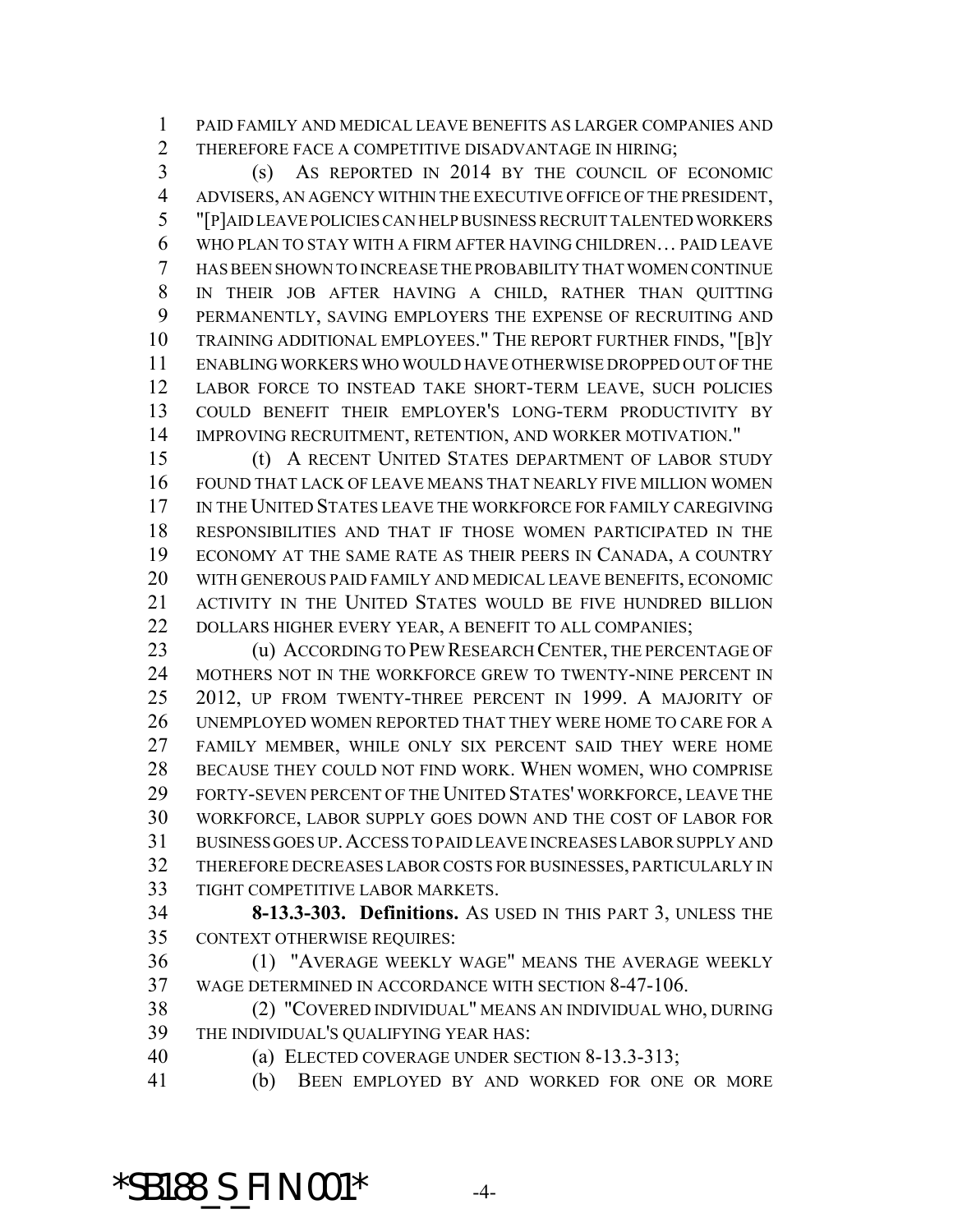EMPLOYERS FOR A COMBINED TOTAL OF AT LEAST SIX HUNDRED EIGHTY HOURS; OR

 (c) IN THE CASE OF AIRLINE FLIGHT CREW MEMBERS, WORKED FOR, OR BEEN PAID BY, ONE OR MORE EMPLOYERS FOR FIVE HUNDRED FOUR HOURS.

 (3) "DEPARTMENT" MEANS THE DEPARTMENT OF LABOR AND EMPLOYMENT.

(4) "DIRECTOR" MEANS THE DIRECTOR OF THE DIVISION.

 (5) "DIVISION" MEANS THE DIVISION OF FAMILY AND MEDICAL LEAVE INSURANCE CREATED IN SECTION 8-13.3-304.

 (6) "DOMESTIC ABUSE" MEANS ANY ACT DESCRIBED IN SECTION 13-14-101 (2) OR ANY OTHER CRIME, THE UNDERLYING FACTUAL BASIS OF WHICH HAS BEEN FOUND BY A COURT ON THE RECORD TO INCLUDE AN ACT 14 OF DOMESTIC VIOLENCE, AS DEFINED IN SECTION 18-6-800.3 (1).

 (7) "ELIGIBLE INDIVIDUAL" MEANS AN INDIVIDUAL WHO SATISFIES THE REQUIREMENTS OF SECTION 8-13.3-306 AND IS ELIGIBLE TO RECEIVE FAMILY AND MEDICAL LEAVE INSURANCE BENEFITS AND, EXCEPT AS OTHERWISE SPECIFIED IN THIS PART 3, FAMILY AND MEDICAL LEAVE.

 (8) "EMPLOYEE" MEANS ANY INDIVIDUAL, INCLUDING A MIGRATORY LABORER, PERFORMING LABOR OR SERVICES FOR THE BENEFIT OF ANOTHER, IRRESPECTIVE OF WHETHER THE COMMON-LAW RELATIONSHIP OF MASTER AND SERVANT EXISTS. FOR THE PURPOSES OF THIS PART 3, AN INDIVIDUAL PRIMARILY FREE FROM CONTROL AND 24 DIRECTION IN THE PERFORMANCE OF THE LABOR OR SERVICES, BOTH UNDER THE INDIVIDUAL'S CONTRACT FOR THE PERFORMANCE OF THE LABOR OR SERVICES AND IN FACT, AND WHO IS CUSTOMARILY ENGAGED IN AN INDEPENDENT TRADE, OCCUPATION, PROFESSION, OR BUSINESS RELATED TO THE LABOR OR SERVICES PERFORMED IS NOT AN "EMPLOYEE". (9) (a) "EMPLOYER" MEANS ANY PERSON ENGAGED IN COMMERCE

OR AN INDUSTRY OR ACTIVITY AFFECTING COMMERCE THAT:

31 (I) EMPLOYS AT LEAST ONE PERSON FOR EACH WORKING DAY DURING EACH OF TWENTY OR MORE CALENDAR WORKWEEKS IN THE CURRENT OR IMMEDIATELY PRECEDING CALENDAR YEAR; OR

 (II) PAID WAGES OF ONE THOUSAND FIVE HUNDRED DOLLARS OR MORE DURING ANY CALENDAR QUARTER IN THE PRECEDING CALENDAR YEAR.

(b) "EMPLOYER" INCLUDES:

 (I) A PERSON WHO ACTS, DIRECTLY OR INDIRECTLY, IN THE INTEREST OF AN EMPLOYER WITH REGARD TO ANY OF THE EMPLOYEES OF THE EMPLOYER;

(II) A SUCCESSOR IN INTEREST OF AN EMPLOYER THAT ACQUIRES

**\*SB188\_S\_FIN.001\*** -5-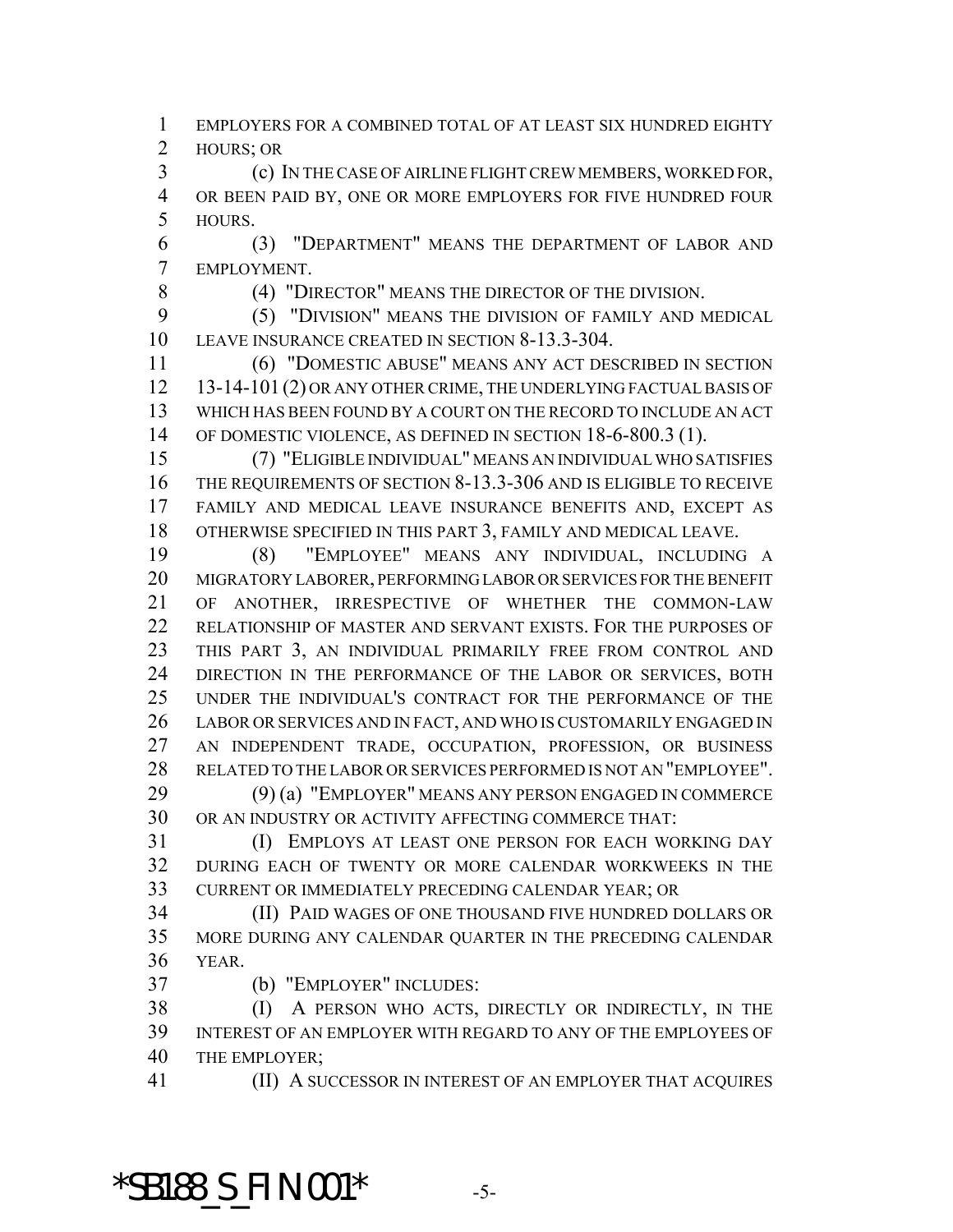ALL OF THE ORGANIZATION, TRADE, OR BUSINESS OR SUBSTANTIALLY ALL OF THE ASSETS OF ONE OR MORE EMPLOYERS; AND (III) THE STATE OR A POLITICAL SUBDIVISION OF THE STATE. (c) "EMPLOYER" DOES NOT INCLUDE A PERSON DESCRIBED IN 5 SUBSECTION  $(9)(a)$  OR  $(9)(b)$  OF THIS SECTION THAT IS A CARRIER AS DEFINED IN 45 U.S.C. SEC. 151. (10) "FAMILY AND MEDICAL LEAVE" MEANS LEAVE FROM WORK UNDER THIS PART 3. (11) "FAMILY AND MEDICAL LEAVE INSURANCE BENEFITS" OR "BENEFITS" MEANS THE BENEFITS PROVIDED UNDER THE PROGRAM. (12) "FAMILY MEMBER" MEANS: (a) A COVERED INDIVIDUAL'S IMMEDIATE FAMILY MEMBER, AS DEFINED IN SECTION 2-4-401 (3.7); (b) A CHILD TO WHOM THE COVERED INDIVIDUAL STANDS IN LOCO PARENTIS OR A PERSON WHO STOOD IN LOCO PARENTIS TO THE COVERED INDIVIDUAL WHEN THE COVERED INDIVIDUAL WAS A MINOR; (c) A PERSON FOR WHOM THE COVERED INDIVIDUAL IS RESPONSIBLE FOR PROVIDING UNPAID PHYSICAL, PSYCHOLOGICAL, HEALTH, LEGAL, OR FINANCIAL ASSISTANCE, AS WELL AS SUPPORT, OF THE TYPE TRADITIONALLY PROVIDED BY FAMILY, WITH: **(I) ACCESS TO AND ADMINISTRATION OF MEDICAL CARE; (II)** THE ACTIVITIES OF DAILY LIVING AS DEFINED IN SECTION 23 25.5-6-104 (2)(a); OR 24 (III) THE INSTRUMENTAL ACTIVITIES OF DAILY LIVING AS DEFINED IN SECTION 25.5-6-104 (2)(g); OR 26 (d) A PERSON WITH WHOM THE COVERED INDIVIDUAL IS IN A COMMITTED RELATIONSHIP THAT INCLUDES: 28 (I) SHARED FINANCIAL INTERDEPENDENCE OR DEPENDENCE; **(II) RESPONSIBILITY FOR EACH OTHER'S COMMON WELFARE; AND**  (III) EITHER: (A) THE INTENT TO MARRY OR ENTER INTO A CIVIL UNION IN THE FUTURE; OR (B) THE INTENT FOR THE RELATIONSHIP TO LAST INDEFINITELY. (13) "FMLA" MEANS THE FEDERAL "FAMILY AND MEDICAL LEAVE ACT OF 1993", AS AMENDED, PUB.L. 103-3, CODIFIED AT 29 U.S.C. SEC. 2601 ET SEQ. (14) "FMLA LEAVE" MEANS LEAVE FROM WORK AND ALL BENEFITS AUTHORIZED BY THE FMLA. (15) "FUND" MEANS THE FAMILY AND MEDICAL LEAVE INSURANCE FUND CREATED IN SECTION 8-13.3-309. (16) "HEALTH CARE PROVIDER" MEANS ANY PERSON LICENSED,

#### \*SB188\_S\_FIN.001\* -6-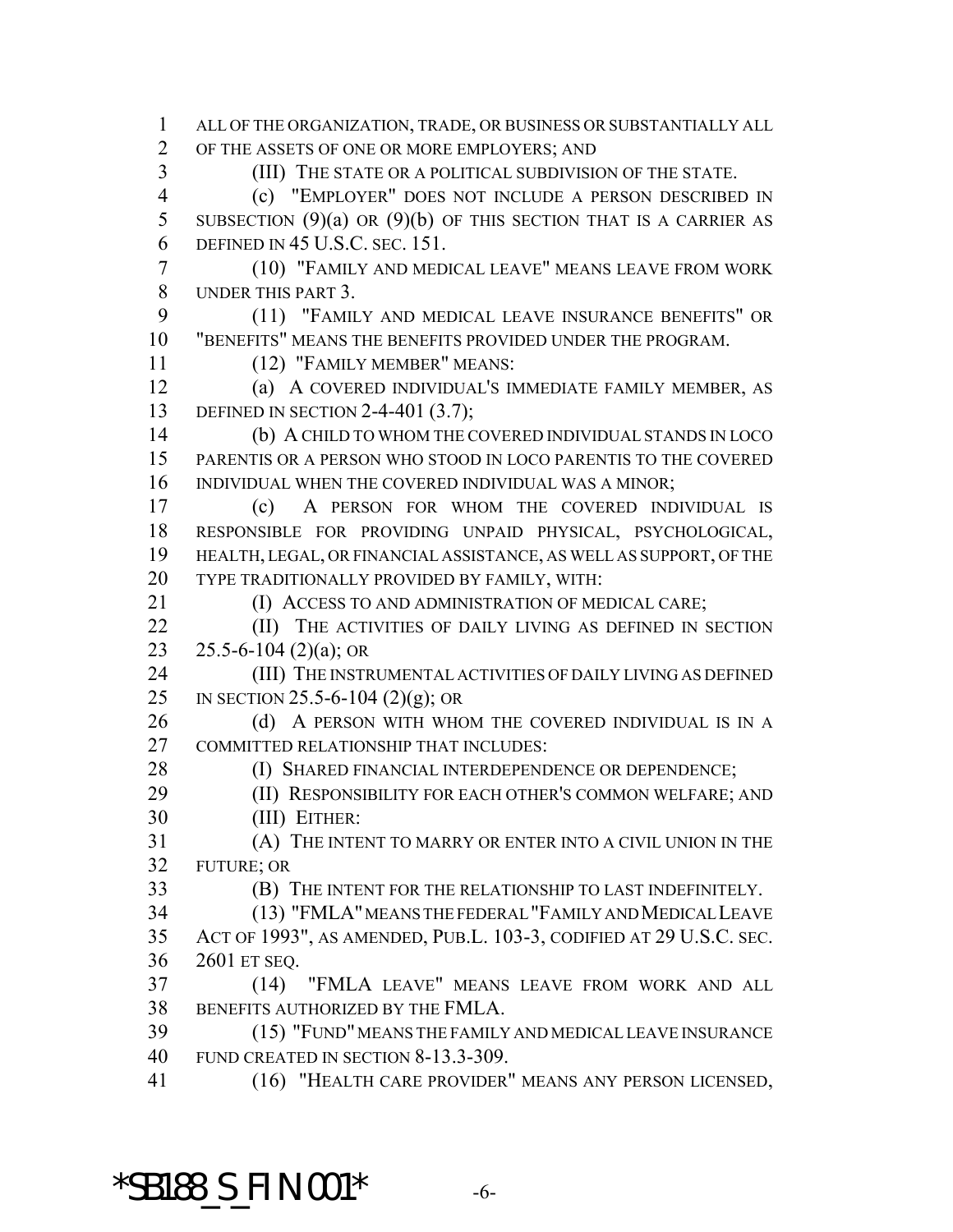CERTIFIED, OR REGISTERED UNDER FEDERAL OR STATE LAW TO PROVIDE MEDICAL OR EMERGENCY SERVICES. THE TERM INCLUDES PHYSICIANS, DOCTORS, NURSES, AND MIDWIVES.

 (17) "LOCAL GOVERNMENT" HAS THE SAME MEANING AS SET FORTH IN SECTION 29-1-304.5 (3)(b).

 (18) "PREMIUM" MEANS THE PAYMENTS AN INDIVIDUAL AND EMPLOYER ARE REQUIRED BY THIS PART 3 TO PAY TO THE DIVISION FOR THE PROGRAM.

 (19) "PROGRAM" MEANS THE FAMILY AND MEDICAL LEAVE INSURANCE PROGRAM ESTABLISHED PURSUANT TO SECTION 8-13.3-305.

 (20) "QUALIFYING EXIGENCY" MEANS A NEED ARISING OUT OF A FAMILY MEMBER'S ACTIVE DUTY SERVICE OR NOTICE OF AN IMPENDING CALL OR ORDER TO ACTIVE DUTY IN THE ARMED FORCES, INCLUDING, BUT 14 NOT LIMITED TO, PROVIDING FOR THE CARE OR OTHER NEEDS OF THE MILITARY MEMBER'S CHILD OR OTHER FAMILY MEMBER, MAKING FINANCIAL OR LEGAL ARRANGEMENTS FOR THE MILITARY MEMBER, ATTENDING COUNSELING, ATTENDING MILITARY EVENTS OR CEREMONIES, SPENDING TIME WITH THE MILITARY MEMBER DURING A REST AND RECUPERATION LEAVE OR FOLLOWING RETURN FROM DEPLOYMENT, OR MAKING ARRANGEMENTS FOLLOWING THE DEATH OF THE MILITARY MEMBER.

22 (21) "OUALIFYING YEAR" MEANS THE FIRST FOUR OF THE LAST FIVE COMPLETED CALENDAR QUARTERS OR THE LAST FOUR COMPLETED CALENDAR QUARTERS IMMEDIATELY PRECEDING THE FIRST DAY OF A COVERED INDIVIDUAL'S APPLICATION YEAR.

 (22) (a) "SERIOUS HEALTH CONDITION" MEANS AN ILLNESS, INJURY, IMPAIRMENT, OR PHYSICAL OR MENTAL CONDITION THAT INVOLVES:

 (I) INPATIENT CARE IN A HOSPITAL, HOSPICE, OR RESIDENTIAL MEDICAL CARE FACILITY; OR

(II) CONTINUING TREATMENT BY A HEALTH CARE PROVIDER.

 (b) "SERIOUS HEALTH CONDITION" INCLUDES DOMESTIC ABUSE, SEXUAL ASSAULT OR ABUSE, AND STALKING.

 (23) "SEXUAL ASSAULT OR ABUSE" MEANS ANY ACT, ATTEMPTED ACT, OR THREATENED ACT OF UNLAWFUL SEXUAL BEHAVIOR, AS DESCRIBED IN SECTION 16-11.7-102 (3), OR SEXUAL ASSAULT, AS DESCRIBED IN SECTION 18-3-402, COMMITTED BY ANY PERSON AGAINST ANOTHER PERSON REGARDLESS OF THE RELATIONSHIP BETWEEN THE ACTOR AND THE VICTIM.

 (24) "STALKING" MEANS ANY ACT, ATTEMPTED ACT, OR THREATENED ACT OF STALKING, AS DESCRIBED IN SECTION 18-3-602.

**\*SB188\_S\_FIN.001\*** -7-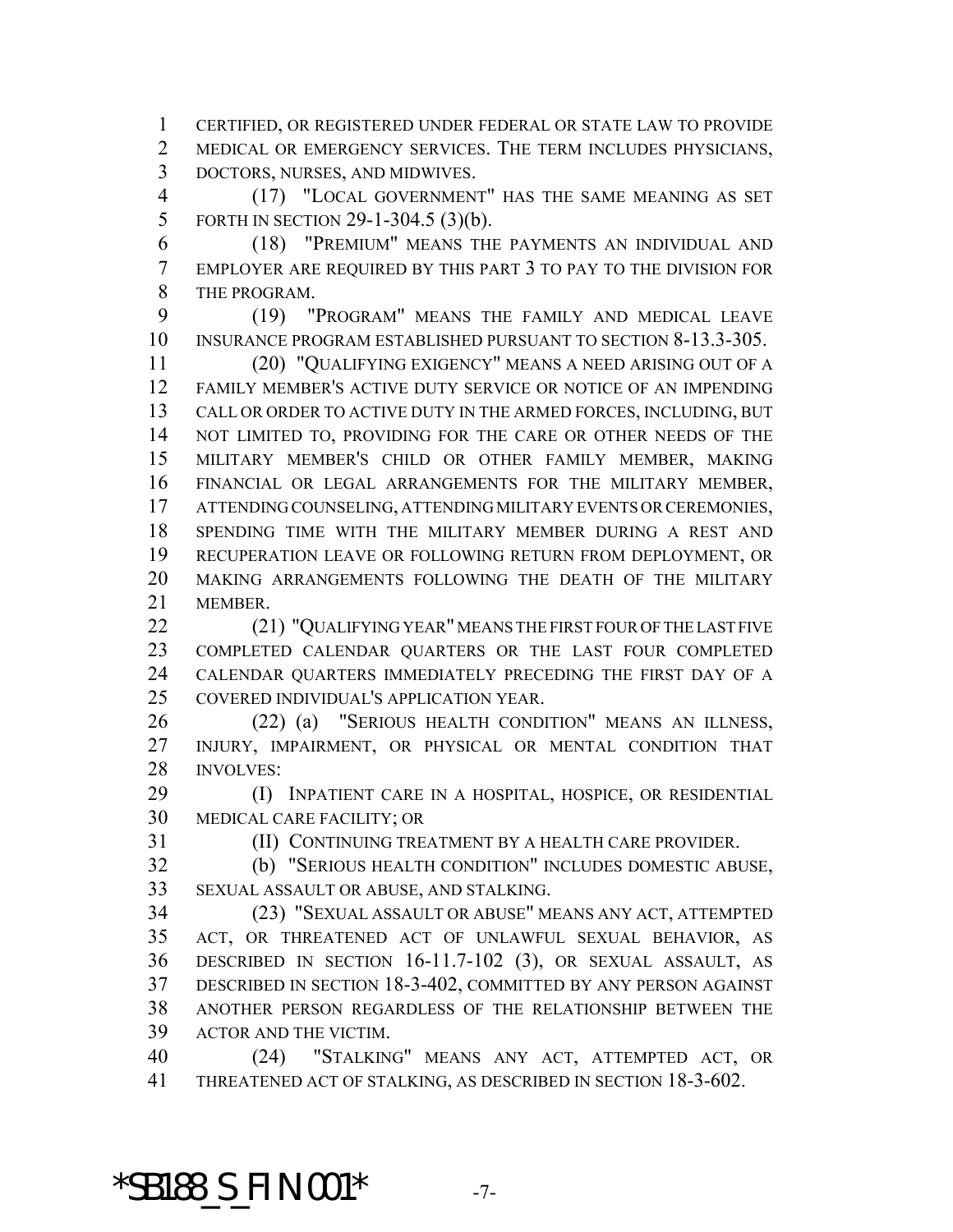**8-13.3-304. Division of family and medical leave insurance - creation as an enterprise - authority to issue bonds.** (1) THERE IS HEREBY CREATED IN THE DEPARTMENT THE DIVISION OF FAMILY AND MEDICAL LEAVE INSURANCE, THE HEAD OF WHICH IS THE DIRECTOR OF THE DIVISION.

 (2) (a) THE DIVISION CONSTITUTES AN ENTERPRISE FOR PURPOSES OF SECTION 20 OF ARTICLE X OF THE STATE CONSTITUTION, AS LONG AS THE DIVISION RETAINS AUTHORITY TO ISSUE REVENUE BONDS AND THE DIVISION RECEIVES LESS THAN TEN PERCENT OF ITS TOTAL ANNUAL REVENUES IN GRANTS, AS DEFINED IN SECTION 24-77-102 (7), FROM ALL COLORADO STATE AND LOCAL GOVERNMENTS COMBINED.FOR AS LONG AS IT CONSTITUTES AN ENTERPRISE PURSUANT TO THIS SECTION, THE DIVISION IS NOT SUBJECT TO SECTION 20 OF ARTICLE X OF THE STATE CONSTITUTION.

 (b) THE ENTERPRISE ESTABLISHED PURSUANT TO THIS SUBSECTION (2) HAS ALL THE POWERS AND DUTIES AUTHORIZED BY THIS PART 3 PERTAINING TO FAMILY AND MEDICAL LEAVE INSURANCE BENEFITS. THE FUND CONSTITUTES PART OF THE ENTERPRISE ESTABLISHED PURSUANT TO 19 THIS SUBSECTION (2).

20 (c) NOTHING IN THIS SUBSECTION (2) LIMITS OR RESTRICTS THE AUTHORITY OF THE DIVISION TO EXPEND ITS REVENUES CONSISTENT WITH THIS PART 3.

23 (d) THE DIVISION IS HEREBY AUTHORIZED TO ISSUE REVENUE BONDS FOR THE EXPENSES OF THE DIVISION, WHICH BONDS MAY BE 25 SECURED BY ANY REVENUES OF THE DIVISION. REVENUE FROM THE BONDS 26 ISSUED PURSUANT TO THIS SUBSECTION (2) SHALL BE DEPOSITED INTO THE FUND.

 **8-13.3-305. Family and medical leave insurance program - creation - division duties - outreach and education - rules.** (1) (a) THE DIVISION SHALL ESTABLISH AND ADMINISTER A FAMILY AND MEDICAL LEAVE INSURANCE PROGRAM TO GRANT FAMILY AND MEDICAL LEAVE TO ELIGIBLE INDIVIDUALS AND PAY FAMILY AND MEDICAL LEAVE INSURANCE BENEFITS TO ELIGIBLE INDIVIDUALS AS SPECIFIED IN THIS PART 3.

 (b) STARTING JULY 1, 2020, THE DIVISION SHALL ESTABLISH AND IMPLEMENT THE PROGRAM, INCLUDING SETTING PREMIUM AMOUNTS BY RULE IN ACCORDANCE WITH SECTION 8-13.3-309 (2)(a).

 (2) THE DIVISION SHALL ESTABLISH PROCEDURES AND FORMS FOR FILING CLAIMS FOR BENEFITS UNDER THE PROGRAM. THE DIVISION SHALL NOTIFY AN EMPLOYER WITHIN FIVE BUSINESS DAYS AFTER A COVERED INDIVIDUAL FILES A CLAIM FOR BENEFITS UNDER SECTION 8-13.3-306.

(3) THE DIVISION SHALL USE INFORMATION-SHARING AND

#### \*SB188\_S\_FIN.001\* -8-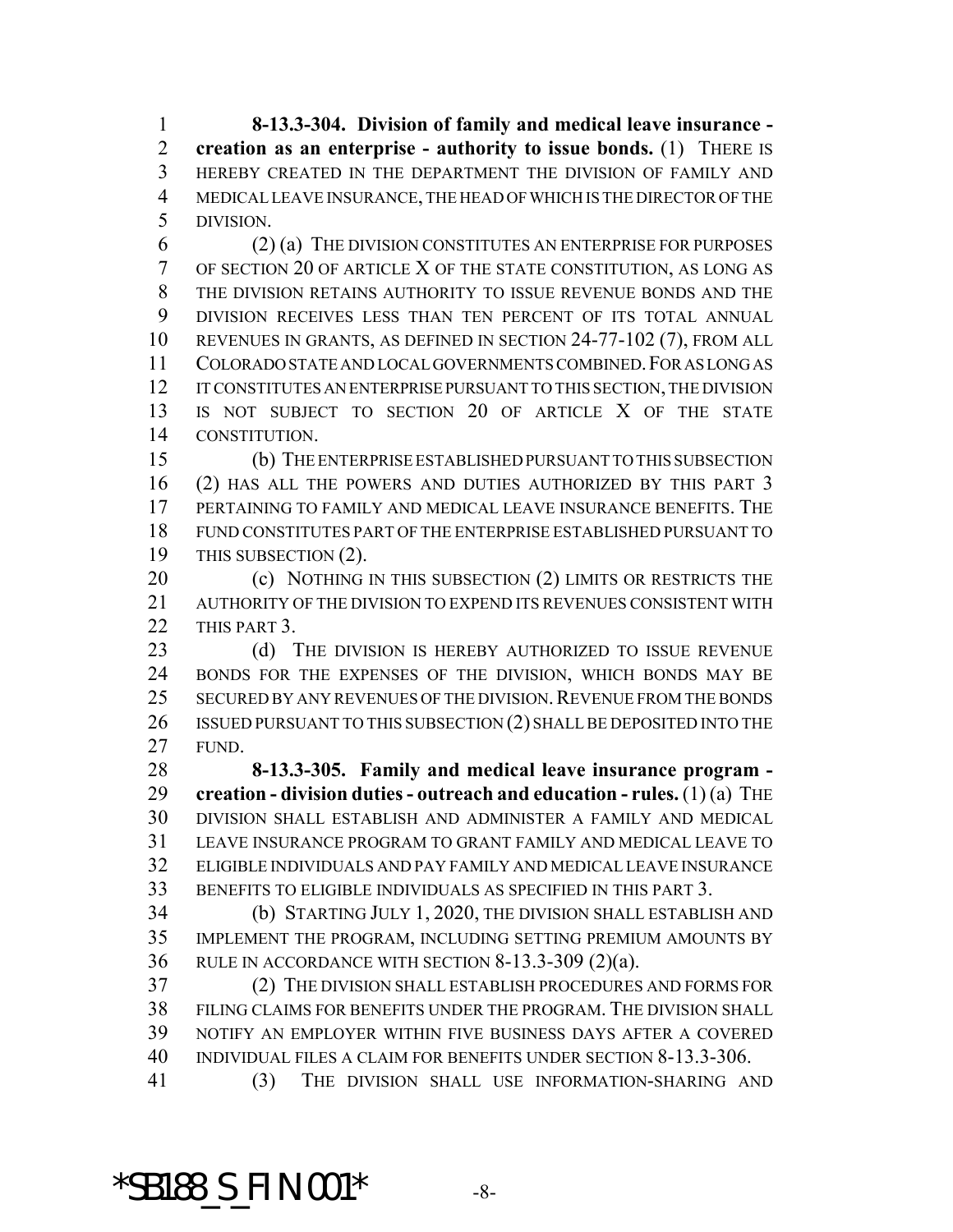INTEGRATION TECHNOLOGY TO FACILITATE THE DISCLOSURE OF RELEVANT INFORMATION OR RECORDS PERTAINING TO A COVERED INDIVIDUAL IF THE COVERED INDIVIDUAL CONSENTS TO THE DISCLOSURE IN ACCORDANCE WITH THIS PART 3.

 (4) INFORMATION CONTAINED IN THE DIVISION'S FILES AND RECORDS PERTAINING TO A COVERED INDIVIDUAL UNDER THIS PART 3 ARE CONFIDENTIAL AND NOT OPEN TO PUBLIC INSPECTION; EXCEPT THAT A COVERED INDIVIDUAL OR A PERSON AUTHORIZED BY A COVERED INDIVIDUAL, AS EVIDENCED BY A SIGNED AUTHORIZATION FROM THE COVERED INDIVIDUAL, MAY REVIEW THE FILES AND RECORDS OR RECEIVE SPECIFIC INFORMATION FROM THE FILES AND RECORDS. IN ADDITION, A PUBLIC EMPLOYEE MAY ACCESS AND USE THE INFORMATION IN THE PERFORMANCE OF THE PUBLIC EMPLOYEE'S OFFICIAL DUTIES.

 (5) (a) BY JULY 1, 2022, AND FOR AS LONG AS THE PROGRAM CONTINUES, THE DIVISION SHALL DEVELOP AND IMPLEMENT OUTREACH SERVICES TO EDUCATE THE PUBLIC ABOUT THE AVAILABILITY OF FAMILY AND MEDICAL LEAVE AND BENEFITS UNDER THIS PART 3 FOR COVERED INDIVIDUALS.

 (b) THE DIVISION SHALL ENSURE THAT THE OUTREACH INFORMATION EXPLAINS, IN AN EASY-TO-UNDERSTAND FORMAT, AT LEAST THE FOLLOWING:

**(I) ELIGIBILITY REQUIREMENTS;** 

23 (II) THE CLAIMS PROCESS;

 (III) WEEKLY BENEFIT AMOUNTS AND MAXIMUM BENEFITS PAYABLE;

26 (IV) NOTICE AND DOCUMENTATION REQUIREMENTS;

**(V) REINSTATEMENT AND NONDISCRIMINATION RIGHTS;** 

28 (VI) CONFIDENTIALITY OF FILES AND RECORDS;

 (VII) THE RELATIONSHIP BETWEEN EMPLOYMENT PROTECTION, LEAVE FROM EMPLOYMENT, AND WAGE REPLACEMENT BENEFITS UNDER THIS PART 3 AND OTHER LAWS, COLLECTIVE BARGAINING AGREEMENTS, AND EMPLOYER POLICIES; AND

 (VIII) ANY OTHER DETAILS OR INFORMATION ABOUT THE PROGRAM THE DIVISION DEEMS APPROPRIATE.

 (c) THE DIVISION SHALL DEVELOP A PROGRAM NOTICE THAT DETAILS THE PROGRAM REQUIREMENTS, BENEFITS, CLAIMS PROCESS, PAYROLL DEDUCTION REQUIREMENTS, AND OTHER PERTINENT PROGRAM INFORMATION. EACH EMPLOYER SHALL POST THE PROGRAM NOTICE IN A PROMINENT LOCATION IN THE WORKPLACE AND NOTIFY ITS EMPLOYEES OF THE PROGRAM, IN WRITING, UPON HIRING AND UPON LEARNING OF AN EMPLOYEE EXPERIENCING AN EVENT THAT TRIGGERS ELIGIBILITY

**\*SB188\_S\_FIN.001\*** -9-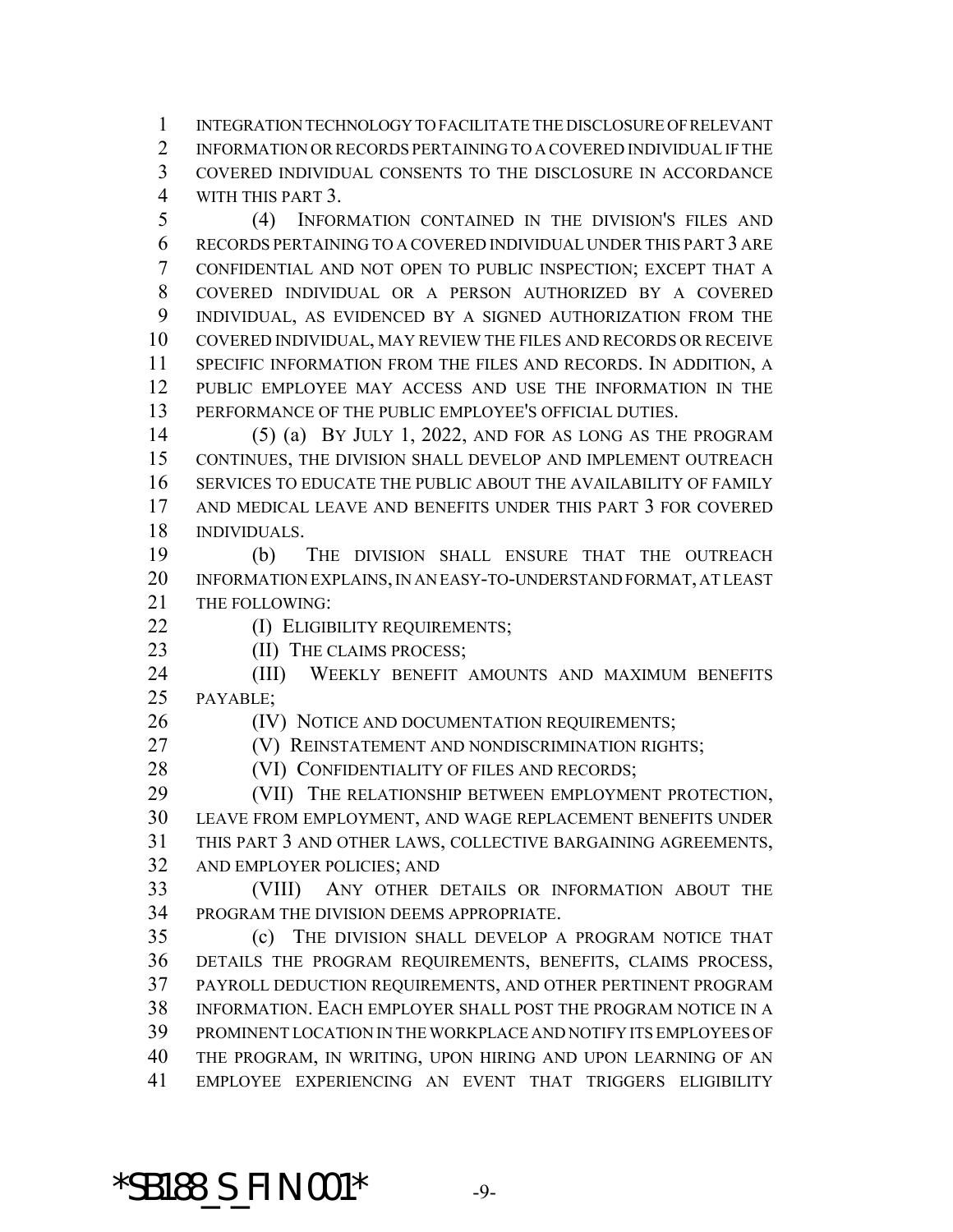PURSUANT TO SECTION 8-13.3-306.

2 (d) THE DIVISION SHALL PROVIDE THE INFORMATION REQUIRED BY THIS SUBSECTION (5) IN A MANNER THAT IS CULTURALLY COMPETENT AND LINGUISTICALLY APPROPRIATE.

 (e) THE DIVISION MAY, ON ITS OWN OR THROUGH A CONTRACT WITH AN OUTSIDE VENDOR, USE A PORTION OF THE MONEY IN THE FUND TO DEVELOP, IMPLEMENT, AND ADMINISTER OUTREACH SERVICES.

 **8-13.3-306. Family and medical leave insurance benefits - application - eligibility - rules.** (1) BEGINNING JANUARY 1, 2024, EXCEPT AS PROVIDED IN SUBSECTION (4) OF THIS SECTION, AN INDIVIDUAL IS ELIGIBLE TO TAKE FAMILY AND MEDICAL LEAVE AND TO RECEIVE FAMILY AND MEDICAL LEAVE INSURANCE BENEFITS IF THE INDIVIDUAL:

 (a) IS TAKING FAMILY AND MEDICAL LEAVE FOR ONE OF THE FOLLOWING PURPOSES:

(I) A SERIOUS HEALTH CONDITION;

 (II) CARING FOR A NEW CHILD DURING THE FIRST YEAR AFTER THE BIRTH OR ADOPTION OF THE CHILD OR THE PLACEMENT OF THE CHILD THROUGH FOSTER CARE;

 (III) CARING FOR A FAMILY MEMBER WHO HAS A SERIOUS HEALTH CONDITION; OR

**(IV) A QUALIFYING EXIGENCY;** 

 (b) FILES A CLAIM FOR BENEFITS IN A FORM AND MANNER 23 REQUIRED BY THE DIRECTOR BY RULE;

(c) IS A COVERED INDIVIDUAL;

25 (d) CONSENTS TO THE DISCLOSURE OF INFORMATION OR RECORDS DEEMED CONFIDENTIAL UNDER STATE LAW PURSUANT TO SECTION 8-13.3-305 (4); AND

28 (e) (I) IF CURRENTLY EMPLOYED, ATTESTS, IN THE APPLICATION FOR FAMILY AND MEDICAL LEAVE INSURANCE BENEFITS, THAT THE INDIVIDUAL NOTIFIED THE INDIVIDUAL'S EMPLOYER OF THE INTENT TO TAKE FAMILY AND MEDICAL LEAVE FROM WORK FOR ONE OF THE PURPOSES SPECIFIED IN SUBSECTION (1)(a) OF THIS SECTION.

 (II) IN ANY CASE IN WHICH THE NECESSITY FOR FAMILY AND MEDICAL LEAVE IS FORESEEABLE, THE INDIVIDUAL SHALL PROVIDE THE INDIVIDUAL'S EMPLOYER WITH NOT LESS THAN THIRTY DAYS' NOTICE BEFORE THE DATE THE LEAVE IS TO BEGIN OF THE INDIVIDUAL'S INTENTION TO TAKE LEAVE UNDER THIS PART 3. IF THE NECESSITY FOR LEAVE IS NOT FORESEEABLE OR PROVIDING THIRTY DAYS' NOTICE IS NOT POSSIBLE, THE INDIVIDUAL SHALL PROVIDE THE NOTICE AS SOON AS PRACTICABLE.

 (2) IN ADDITION TO THE REQUIREMENTS OF SUBSECTION (1) OF THIS SECTION, THE DIVISION SHALL REQUIRE A COVERED INDIVIDUAL WHO

#### **\*SB188\_S\_FIN.001\*** -10-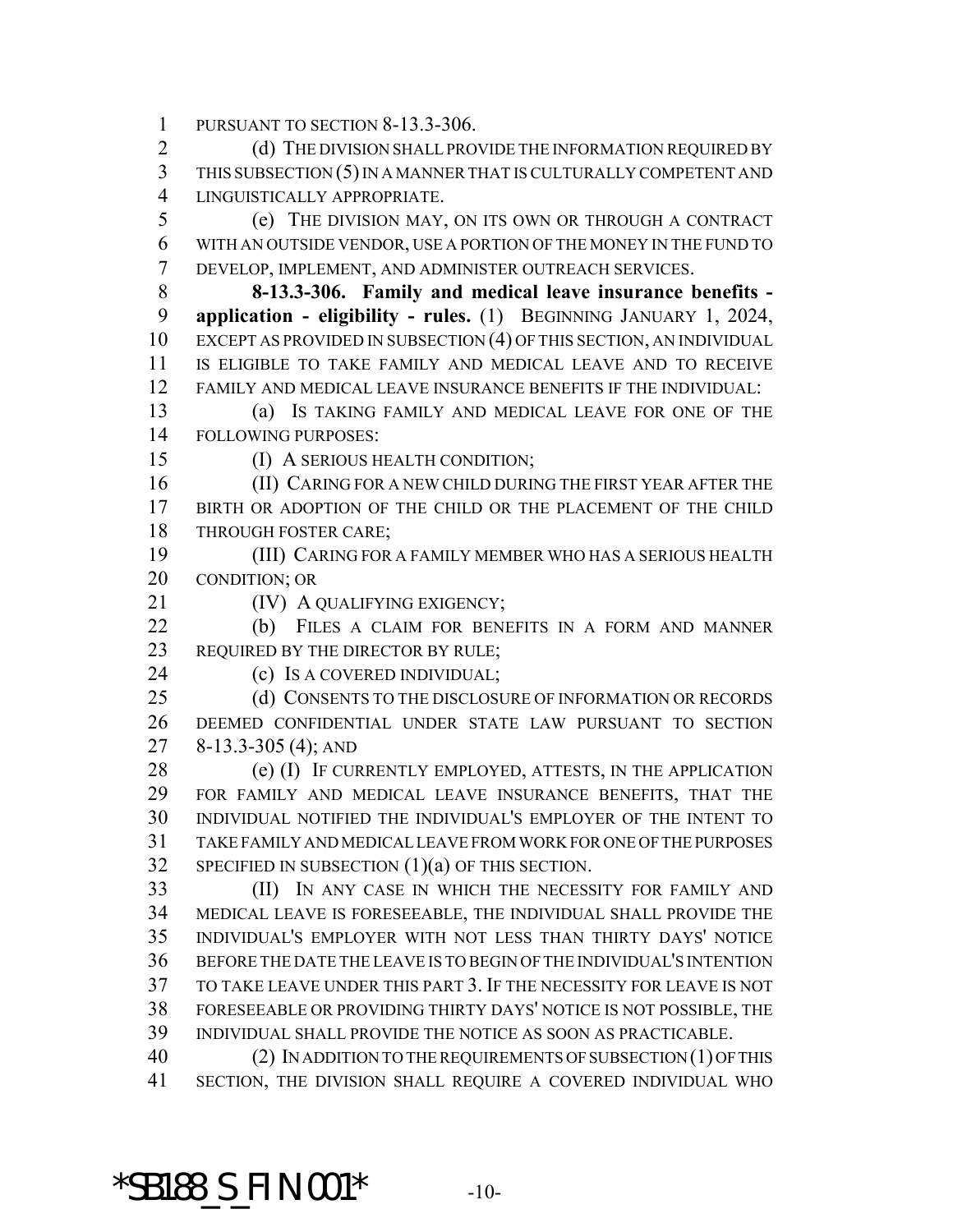APPLIES FOR BENEFITS TO:

 (a) ATTEST TO THE NEED FOR LEAVE AND THAT THE COVERED INDIVIDUAL:

(I) (A) HAS A SERIOUS HEALTH CONDITION;

 (B) BECAUSE OF A BIRTH, ADOPTION, OR PLACEMENT THROUGH FOSTER CARE, IS CARING FOR A NEW CHILD DURING THE FIRST YEAR AFTER BIRTH, ADOPTION, OR PLACEMENT OF THE CHILD;

 (C) IS CARING FOR A FAMILY MEMBER WHO HAS A SERIOUS HEALTH CONDITION; OR

(D) IS TAKING LEAVE FOR A QUALIFYING EXIGENCY;

(II) IS NOT RECEIVING UNEMPLOYMENT INSURANCE BENEFITS; AND

12 (b) FOR LEAVE DESCRIBED IN SUBSECTION  $(1)(a)(I)$  OR  $(1)(a)(III)$  OF THIS SECTION, SUBMIT A CERTIFICATION FROM THE HEALTH CARE PROVIDER PROVIDING HEALTH CARE TO THE COVERED INDIVIDUAL OR THE COVERED INDIVIDUAL'S FAMILY MEMBER, AS APPLICABLE, SUPPORTING THE CLAIM THAT THE COVERED INDIVIDUAL OR THE COVERED INDIVIDUAL'S FAMILY MEMBER HAS A SERIOUS HEALTH CONDITION AND ESTIMATING THE FREQUENCY AND DURATION OF LEAVE NEEDED. TO PROVIDE EVIDENCE THAT THE COVERED INDIVIDUAL OR THE COVERED INDIVIDUAL'S FAMILY MEMBER HAS A SERIOUS HEALTH CONDITION RELATED TO DOMESTIC ABUSE, SEXUAL ASSAULT OR ABUSE, OR STALKING, THE COVERED INDIVIDUAL MAY PROVIDE DOCUMENTS, INCLUDING, BUT NOT LIMITED TO:

**(I) A POLICE REPORT WRITTEN WITHIN THE PRIOR SIXTY DAYS;** 

25 (II) A VALID PROTECTION ORDER; OR

26 (III) A WRITTEN STATEMENT ESTIMATING THE FREQUENCY AND DURATION OF LEAVE NEEDED FROM A HEALTH CARE PROVIDER OR APPLICATION ASSISTANT, AS DEFINED IN SECTION 24-30-2103 (4), WHO EXAMINED OR CONSULTED WITH THE COVERED INDIVIDUAL OR COVERED INDIVIDUAL'S FAMILY MEMBER.

 (3) (a) SUBJECT TO LIMITATIONS ESTABLISHED BY THE DIRECTOR BY RULE, A COVERED INDIVIDUAL'S FAMILY MEMBER MAY, WHEN THE COVERED INDIVIDUAL IS UNABLE TO DO SO DUE TO A SERIOUS HEALTH CONDITION:

 (I) FILE A CLAIM FOR BENEFITS ON BEHALF OF THE COVERED INDIVIDUAL PURSUANT TO SUBSECTION (1)(b) OF THIS SECTION;

 (II) NOTIFY THE COVERED INDIVIDUAL'S EMPLOYER ON BEHALF OF THE COVERED INDIVIDUAL PURSUANT TO SUBSECTION (1)(e) OF THIS SECTION; OR

 (III) SUBMIT CERTIFICATION FROM A HEALTH CARE PROVIDER ON BEHALF OF THE COVERED INDIVIDUAL PURSUANT TO SUBSECTION (2)(b) OF

\*SB188\_S\_FIN.001\* -11-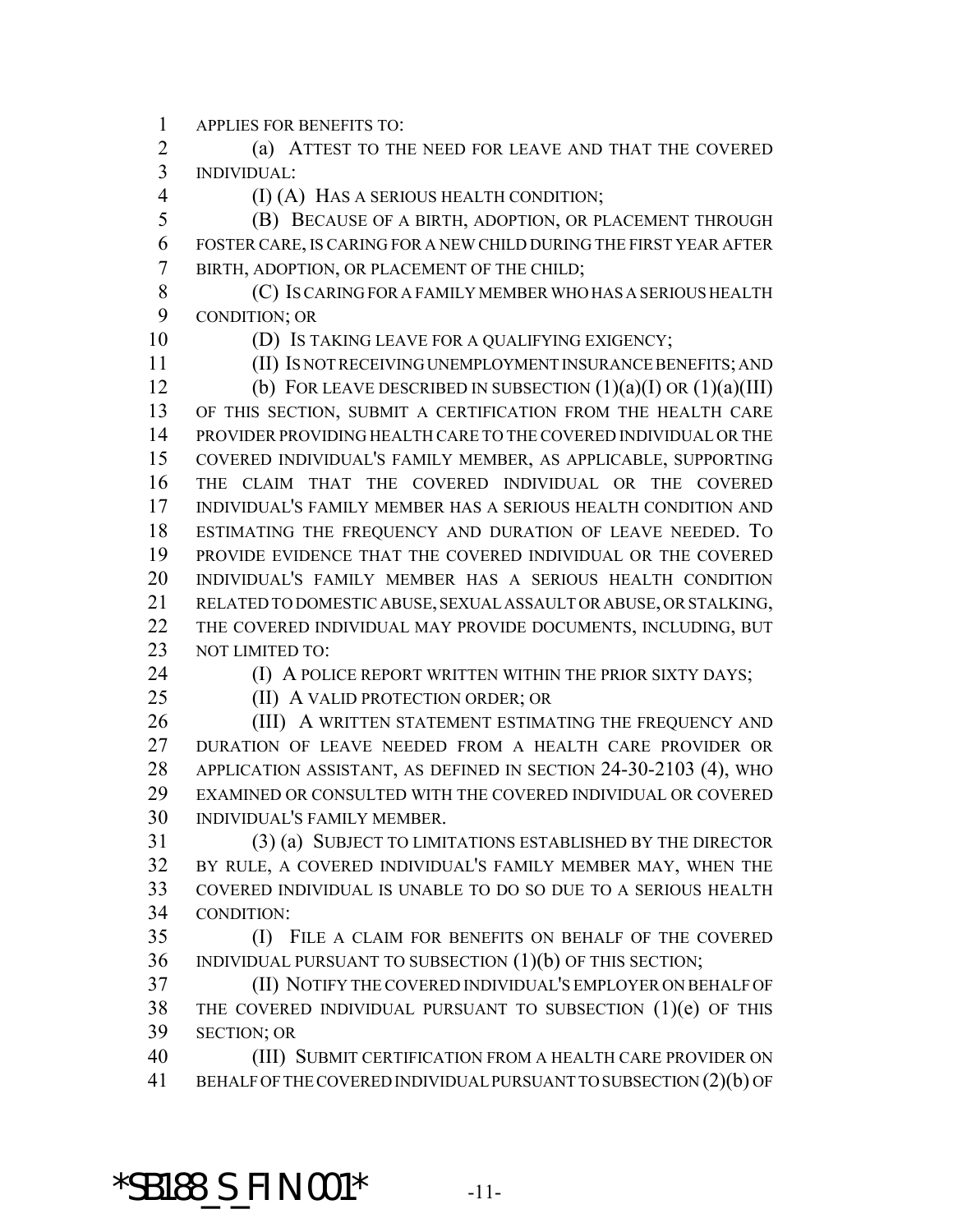THIS SECTION.

 (b) A COVERED INDIVIDUAL'S FAMILY MEMBER SHALL NOT FILE, NOTIFY, OR SUBMIT UNDER SUBSECTION (3)(a) OF THIS SECTION IF THE FAMILY MEMBER IS THE INDIVIDUAL ACCUSED OF DOMESTIC ABUSE, SEXUAL ASSAULT OR ABUSE, OR STALKING AGAINST THE COVERED INDIVIDUAL FOR WHICH THE COVERED INDIVIDUAL IS REQUESTING FAMILY AND MEDICAL LEAVE INSURANCE BENEFITS.

8 (c) A COVERED INDIVIDUAL SHALL NOT BE ADVERSELY AFFECTED IF A FAMILY MEMBER FAILS TO ACT IN ACCORDANCE WITH SUBSECTION (3)(a) OF THIS SECTION.

 (d) SECTION 8-13.3-307 (2)(a) APPLIES IF A FAMILY MEMBER DOES NOT FILE A CLAIM, FURNISH NOTICE, OR SUBMIT CERTIFICATION ON BEHALF 13 OF THE COVERED INDIVIDUAL UNDER SUBSECTION (3)(a) OF THIS SECTION.

 (4) A COVERED INDIVIDUAL WHO OTHERWISE MEETS THE REQUIREMENTS OF SUBSECTION (1) OF THIS SECTION IS ELIGIBLE FOR FAMILY AND MEDICAL LEAVE AND BENEFITS:

 (a) REGARDLESS OF WHETHER THE COVERED INDIVIDUAL IS CURRENTLY EMPLOYED OR IS WORKING AT AN ADDITIONAL JOB WHILE TAKING FAMILY AND MEDICAL LEAVE; OR

20 (b) IF THE COVERED INDIVIDUAL FAILS TO FILE AN APPLICATION 21 FOR BENEFITS PURSUANT TO SUBSECTION (1)(b) OF THIS SECTION, NOTIFY 22 THE INDIVIDUAL'S EMPLOYER PURSUANT TO SUBSECTION (1)(e) OF THIS SECTION, OR SUBMIT A CERTIFICATION PURSUANT TO SUBSECTION (2)(b) OF THIS SECTION, BUT THE PAYMENT OF BENEFITS IS SUBJECT TO THE LIMITATIONS SPECIFIED IN SECTION 8-13.3-307 (2)(a).

26 (5) (a) THE DIVISION SHALL APPROVE OR DENY A CLAIM FOR BENEFITS WITHIN FOURTEEN DAYS AFTER RECEIVING THE CLAIM.

 (b) THE DIRECTOR SHALL ESTABLISH A SYSTEM FOR ADMINISTRATIVE REVIEW AND DETERMINATION OF CLAIMS IN THE SAME MANNER AS SECTION 8-74-102 AND PURSUANT TO ADDITIONAL RULES AS PRESCRIBED BY THE DIRECTOR.

 (c) A COVERED INDIVIDUAL MAY APPEAL THE DETERMINATION OF THE DIVISION AND OBTAIN A HEARING IN THE SAME MANNER AS SPECIFIED IN SECTION 8-74-103.THE HEARING OFFICER'S DECISION MAY BE APPEALED IN THE SAME MANNER AS SPECIFIED IN SECTION 8-4-111.5 (5).

 (d) IF A COVERED INDIVIDUAL FILES A CIVIL ACTION IN A COURT OF COMPETENT JURISDICTION TO ENFORCE A JUDGMENT MADE UNDER THIS SECTION, ANY FILING FEE UNDER ARTICLE 32 OF TITLE 13 SHALL BE WAIVED.

 **8-13.3-307. Duration of benefits - payment intervals.** (1) (a) THE MAXIMUM NUMBER OF WEEKS FOR WHICH AN ELIGIBLE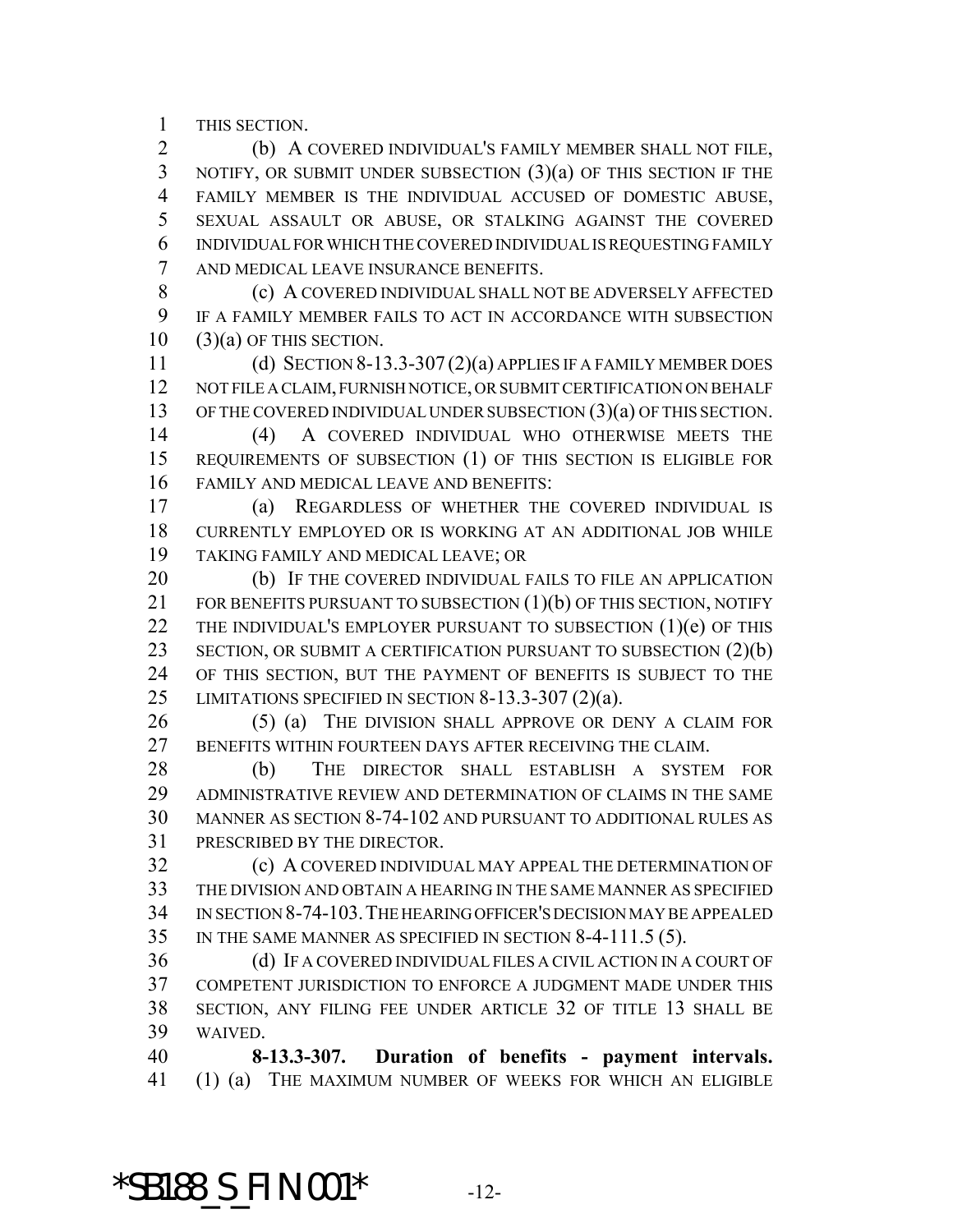INDIVIDUAL MAY TAKE FAMILY AND MEDICAL LEAVE AND FOR WHICH FAMILY AND MEDICAL LEAVE INSURANCE BENEFITS ARE PAYABLE TO AN ELIGIBLE INDIVIDUAL FOR A PURPOSE SPECIFIED IN SECTION 8-13.3-306 (1)(a) IN ANY CONSECUTIVE FIFTY-TWO-WEEK PERIOD IS TWELVE WEEKS.

 (b) THE MAXIMUM NUMBER OF TOTAL WEEKS FOR WHICH AN ELIGIBLE INDIVIDUAL MAY TAKE FAMILY AND MEDICAL LEAVE AND FOR WHICH FAMILY AND MEDICAL LEAVE INSURANCE BENEFITS ARE PAYABLE TO AN ELIGIBLE INDIVIDUAL IN AGGREGATE FOR SEPARATE PURPOSES SPECIFIED IN SECTION 8-13.3-306 (1)(a) IN ANY CONSECUTIVE FIFTY-TWO-WEEK PERIOD IS TWELVE WEEKS.

 (2) (a) FAILURE BY A COVERED INDIVIDUAL WHO IS OTHERWISE ELIGIBLE UNDER SECTION 8-13.3-306 TO FILE A CLAIM FOR BENEFITS PURSUANT TO SECTION 8-13.3-306 (1)(b), FURNISH NOTICE TO AN EMPLOYER PURSUANT TO SECTION 8-13.3-306 (1)(e), OR SUBMIT CERTIFICATION FROM A HEALTH CARE PROVIDER IN THE MANNER SPECIFIED IN SECTION 8-13.3-306 (2)(b) DOES NOT INVALIDATE A CLAIM FOR BENEFITS OR AN ELIGIBLE INDIVIDUAL'S ELIGIBILITY FOR BENEFITS, BUT THE DIVISION IS NOT REQUIRED TO PAY BENEFITS FOR A PERIOD OF MORE THAN TWO WEEKS PRIOR TO THE DATE ON WHICH THE ELIGIBLE INDIVIDUAL FILES THE REQUIRED APPLICATION, FURNISHES NOTICE TO THE INDIVIDUAL'S EMPLOYER, OR SUBMITS THE CERTIFICATION FROM THE HEALTH CARE PROVIDER, AS APPLICABLE, UNLESS THE ELIGIBLE INDIVIDUAL DEMONSTRATES TO THE SATISFACTION OF THE DIVISION THAT:

**(I) GOOD CAUSE EXISTS, AS DETERMINED BY THE DIVISION, FOR**  THE ELIGIBLE INDIVIDUAL'S FAILURE TO TIMELY SUBMIT THE APPLICATION OR CERTIFICATION OR FURNISH THE NOTICE TO THE INDIVIDUAL'S EMPLOYER; AND

28 (II) THE ELIGIBLE INDIVIDUAL SUBMITTED THE APPLICATION AND CERTIFICATION AND NOTIFIED THE INDIVIDUAL'S EMPLOYER AS SOON AS POSSIBLE.

 (b) THE DIVISION SHALL NOTIFY THE ELIGIBLE INDIVIDUAL'S EMPLOYER OF THE DIVISION'S DETERMINATION MADE PURSUANT TO THIS SUBSECTION (2).

 (3) THE DIVISION SHALL MAKE THE FIRST PAYMENT OF BENEFITS TO AN ELIGIBLE INDIVIDUAL WITHIN TWO WEEKS AFTER THE ELIGIBLE INDIVIDUAL FILES THE CLAIM FOR BENEFITS AND SHALL MAKE SUBSEQUENT PAYMENTS WEEKLY OR BIWEEKLY.

 **8-13.3-308. Amount of benefits - maximum weekly benefit.** (1) (a) THE DIVISION SHALL DETERMINE AN ELIGIBLE INDIVIDUAL'S WEEKLY BENEFIT AMOUNT, SUBJECT TO SUBSECTION (1)(b) OF THIS SECTION, AS FOLLOWS:

\*SB188\_S\_FIN.001\* -13-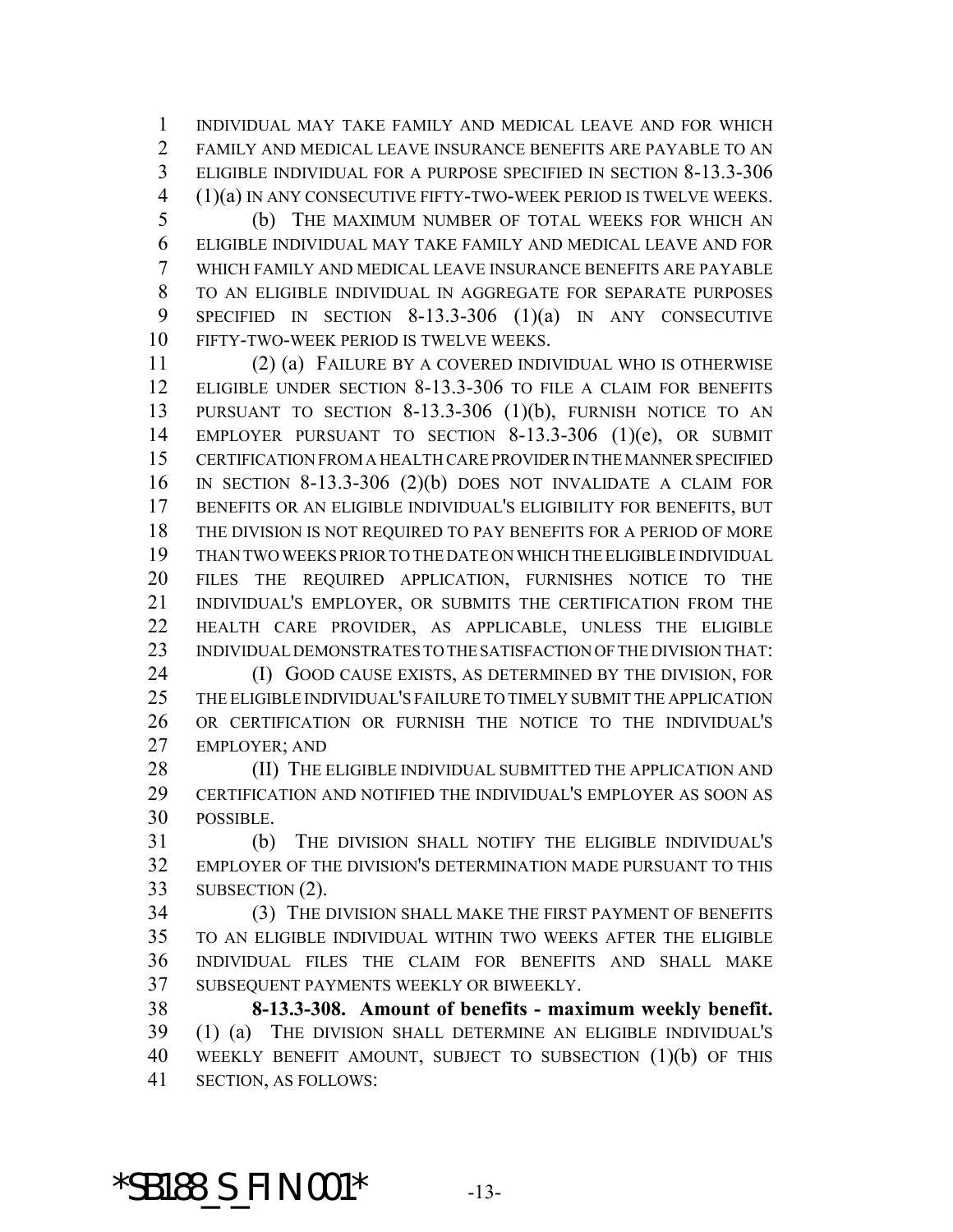(I) NINETY PERCENT OF THE ELIGIBLE INDIVIDUAL'S WEEKLY WAGE FOR ALL WAGES THAT ARE LESS THAN FIFTY PERCENT OF THE AVERAGE WEEKLY WAGE; AND

 (II) FIFTY PERCENT OF THE ELIGIBLE INDIVIDUAL'S WEEKLY WAGE FOR ALL WAGES THAT EQUAL OR EXCEED FIFTY PERCENT OF THE AVERAGE WEEKLY WAGE.

 (b) THE MAXIMUM WEEKLY BENEFIT AMOUNT DETERMINED UNDER SUBSECTION (1)(a) OF THIS SECTION MUST NOT EXCEED ONE THOUSAND DOLLARS PER WEEK. STARTING JANUARY 1, 2025, THE DIVISION SHALL ANNUALLY ADJUST THE MAXIMUM WEEKLY BENEFIT AMOUNT TO AN AMOUNT EQUAL TO NINETY PERCENT OF THE AVERAGE WEEKLY WAGE.

 (c) THE DIVISION SHALL CALCULATE AN ELIGIBLE INDIVIDUAL'S WEEKLY BENEFIT AMOUNT BASED ON THE ELIGIBLE INDIVIDUAL'S WEEKLY WAGE EARNED FROM THE JOB FROM WHICH THE ELIGIBLE INDIVIDUAL IS TAKING FAMILY AND MEDICAL LEAVE.IF THE ELIGIBLE INDIVIDUAL IS ABLE TO CONTINUE WORKING AT AN ADDITIONAL JOB WHERE THE INDIVIDUAL IS NOT TAKING LEAVE WHILE TAKING FAMILY AND MEDICAL LEAVE, THE DIVISION SHALL NOT CONSIDER THE ELIGIBLE INDIVIDUAL'S WEEKLY WAGE EARNED FROM THE ADDITIONAL JOB WHEN CALCULATING THE ELIGIBLE INDIVIDUAL'S WEEKLY BENEFIT AMOUNT.

 (2) FOR PURPOSES OF CALCULATING AN ELIGIBLE INDIVIDUAL'S 22 WEEKLY BENEFIT IN ACCORDANCE WITH SUBSECTION (1) OF THIS SECTION, THE ELIGIBLE INDIVIDUAL'S WEEKLY WAGE IS ONE-THIRTEENTH OF THE WAGES PAID DURING THE QUARTER OF THE ELIGIBLE INDIVIDUAL'S BASE PERIOD, AS DEFINED IN SECTION 8-70-103 (2), OR ALTERNATIVE BASE PERIOD, AS DEFINED IN SECTION 8-70-103 (1.5), IN WHICH THE TOTAL WAGES WERE HIGHEST. FOR PURPOSES OF THIS SUBSECTION (2), WAGES INCLUDE , BUT ARE NOT LIMITED TO, SALARY, WAGES, TIPS, COMMISSIONS, AND OTHER COMPENSATION AS DETERMINED BY THE DIRECTOR BY RULE. (3) AN ELIGIBLE INDIVIDUAL MAY TAKE INTERMITTENT LEAVE IN

 INCREMENTS OF ONE HOUR OR SHORTER IF CONSISTENT WITH THE INCREMENTS THE EMPLOYER TYPICALLY USES TO MEASURE EMPLOYEE LEAVE; EXCEPT THAT BENEFITS ARE NOT PAYABLE UNTIL THE ELIGIBLE INDIVIDUAL ACCUMULATES AT LEAST ONE DAY OR EIGHT HOURS OF FAMILY AND MEDICAL LEAVE.

 (4) THE DIVISION SHALL NOT REDUCE THE WEEKLY BENEFIT AMOUNT BY THE AMOUNT OF WAGE REPLACEMENT THAT AN ELIGIBLE INDIVIDUAL RECEIVES WHILE ON FAMILY AND MEDICAL LEAVE UNDER ANY OF THE FOLLOWING CONDITIONS, UNLESS THE AGGREGATE AMOUNT AN ELIGIBLE INDIVIDUAL WOULD RECEIVE WOULD EXCEED THE ELIGIBLE INDIVIDUAL'S WEEKLY WAGE:

#### \*SB188\_S\_FIN.001\* -14-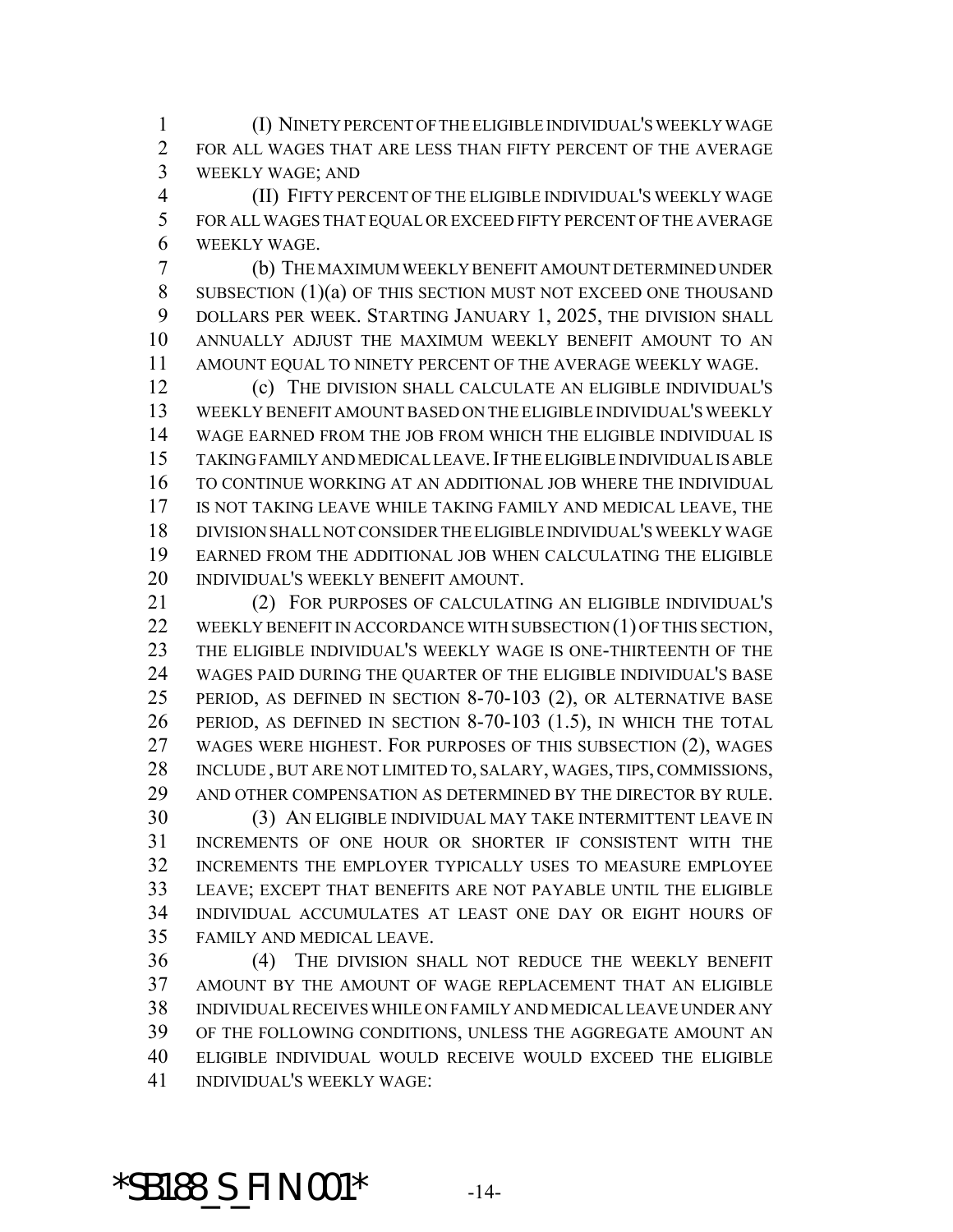(a) A TEMPORARY DISABILITY POLICY OR PROGRAM OF AN EMPLOYER;

 (b) A PAID FAMILY OR MEDICAL LEAVE POLICY OF AN EMPLOYER; OR

 (c) ACCRUED PAID LEAVE, INCLUDING, BUT NOT LIMITED TO, SICK, VACATION, OR PERSONAL TIME, THAT AN ELIGIBLE INDIVIDUAL VOLUNTARILY ELECTS TO TAKE.

 (5) (a) AN EMPLOYER MAY PAY FAMILY AND MEDICAL LEAVE INSURANCE BENEFITS DIRECTLY TO AN ELIGIBLE INDIVIDUAL AND SEEK REIMBURSEMENT AS PROVIDED IN THIS SUBSECTION (5).

 (b) EXCEPT AS PROVIDED IN SUBSECTION (5)(c) OF THIS SECTION, IF AN EMPLOYER MAKES ADVANCE PAYMENTS TO AN EMPLOYEE THAT ARE 13 EQUAL TO OR GREATER THAN THE AMOUNT REQUIRED UNDER THIS PART 3, DURING ANY PERIOD OF FAMILY AND MEDICAL LEAVE FOR WHICH THE 15 EMPLOYEE IS ENTITLED TO THE BENEFITS PROVIDED BY THIS PART 3, THE DIVISION SHALL REIMBURSE THE EMPLOYER FROM THE FUND IN AN AMOUNT EQUAL TO ANY BENEFITS DUE OR TO BECOME DUE FOR THE EMPLOYEE UNDER THIS PART 3 IF THE EMPLOYER'S CLAIM FOR REIMBURSEMENT IS FILED WITH THE DIVISION PRIOR TO THE DIVISION'S PAYMENT OF BENEFITS TO THE EMPLOYEE.

 (c) IF AN EMPLOYER THAT PROVIDES FAMILY AND MEDICAL LEAVE INSURANCE BENEFITS THROUGH A PRIVATE PLAN APPROVED PURSUANT TO SECTION 8-13.3-315 MAKES ADVANCE PAYMENTS TO AN EMPLOYEE THAT 24 ARE EQUAL TO OR GREATER THAN THE AMOUNT REQUIRED UNDER THIS PART 3, DURING ANY PERIOD OF FAMILY AND MEDICAL LEAVE FOR WHICH 26 THE EMPLOYEE IS ENTITLED TO THE BENEFITS PROVIDED BY THIS PART 3, THE ENTITY THAT ISSUED THE PRIVATE PLAN SHALL REIMBURSE THE EMPLOYER IN AN AMOUNT EQUAL TO ANY BENEFITS DUE OR TO BECOME DUE FOR THE EXISTING FAMILY AND MEDICAL LEAVE, IF THE EMPLOYER'S CLAIM FOR REIMBURSEMENT IS FILED WITH THE ENTITY THAT ISSUED THE PRIVATE PLAN PRIOR TO PAYMENT OF THE BENEFITS UNDER THE PRIVATE PLAN TO THE EMPLOYEE.

 (d) THIS SUBSECTION (5) DOES NOT DIMINISH ANY RIGHTS OR REMEDIES FOR THE EMPLOYEE UNDER THIS PART 3, INCLUDING BUT NOT LIMITED TO ALL RIGHTS PROVIDED UNDER SECTION 8-13.3-310.

 (6) THE DIVISION SHALL, IN A TIMELY MANNER, PROVIDE ELECTRONIC DATA TO THE DEPARTMENT OF REVENUE WITH INFORMATION REGARDING TAXPAYERS TO WHOM BENEFITS HAVE BEEN PAID IN ACCORDANCE WITH THIS PART 3, INCLUDING THE BENEFICIARY'S TAX IDENTIFICATION NUMBER OR SOCIAL SECURITY NUMBER, THE AMOUNT OF BENEFITS PAID, AND THE TAX YEAR IN WHICH BENEFITS WERE RECEIVED.

### \*SB188\_S\_FIN.001\* -15-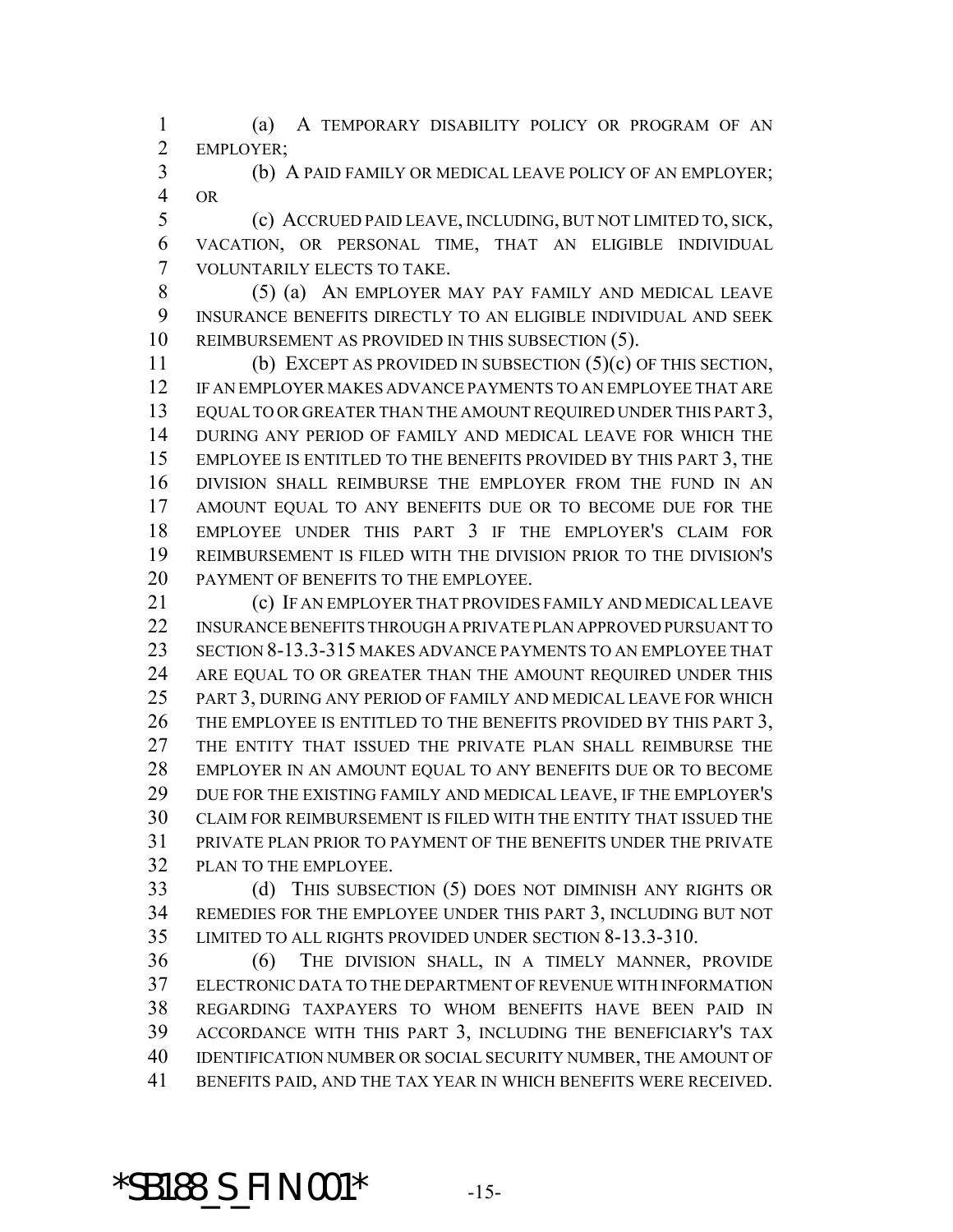**8-13.3-309. Family and medical leave insurance fund - creation - employee premiums - rules.** (1) (a) THERE IS HEREBY CREATED IN THE STATE TREASURY THE FAMILY AND MEDICAL LEAVE INSURANCE FUND. THE FUND CONSISTS OF PREMIUMS PAID PURSUANT TO SUBSECTION (2) OF THIS SECTION AND REVENUES FROM REVENUE BONDS ISSUED IN ACCORDANCE WITH SECTION 8-13.3-304 (2)(d). MONEY IN THE FUND MAY BE USED ONLY TO PAY REVENUE BONDS; TO REIMBURSE EMPLOYERS WHO PAY FAMILY AND MEDICAL LEAVE INSURANCE BENEFITS DIRECTLY TO EMPLOYEES IN ACCORDANCE WITH SECTION 8-13.3-308 (5)(a); TO REIMBURSE MEMBERS OF THE FAMILY AND MEDICAL LEAVE INSURANCE ADVISORY BOARD IN ACCORDANCE WITH SECTION 8-13.3-317 (4); AND TO PAY BENEFITS UNDER, AND TO ADMINISTER, THE PROGRAM PURSUANT TO THIS PART 3, INCLUDING TECHNOLOGY COSTS TO ADMINISTER THE PROGRAM AND OUTREACH SERVICES DEVELOPED UNDER SECTION 8-13.3-305 (5). INTEREST EARNED ON THE INVESTMENT OF MONEY IN THE FUND REMAINS IN THE FUND. ANY MONEY REMAINING IN THE FUND AT THE END OF A FISCAL YEAR REMAINS IN THE FUND AND DOES 18 NOT REVERT TO THE GENERAL FUND OR ANY OTHER FUND. STATE MONEY IN THE FUND IS CONTINUOUSLY APPROPRIATED TO THE DIVISION FOR THE PURPOSE OF THIS SECTION. THE GENERAL ASSEMBLY SHALL NOT APPROPRIATE MONEY FROM THE FUND FOR THE GENERAL EXPENSES OF THE STATE.

 (b) THE DIVISION MAY SEEK, ACCEPT, AND EXPEND GIFTS, GRANTS, AND DONATIONS, INCLUDING PROGRAM-RELATED INVESTMENTS AND COMMUNITY REINVESTMENT FUNDS, TO FINANCE THE COSTS OF ESTABLISHING AND IMPLEMENTING THE PROGRAM.

 (2) (a) (I) EFFECTIVE JANUARY 1, 2023, EACH INDIVIDUAL EMPLOYED BY AN EMPLOYER IN THIS STATE SHALL PAY SIXTY PERCENT AND EACH EMPLOYER IN THE STATE SHALL PAY FORTY PERCENT OF THE PREMIUM AMOUNT DETERMINED IN ACCORDANCE WITH THIS SUBSECTION (2)(a). THE DIRECTOR SHALL NOT APPLY THE PREMIUM TO WAGES THAT EXCEED EIGHTY PERCENT OF THE CONTRIBUTION AND BENEFIT BASE LIMIT ESTABLISHED ANNUALLY BY THE UNITED STATES SOCIAL SECURITY 34 ADMINISTRATION FOR PURPOSES OF THE FEDERAL "OLD-AGE, SURVIVORS, AND DISABILITY INSURANCE AMENDMENTS OF 1965", AS AMENDED, PUB.L. 89-97. PREMIUMS ESTABLISHED IN ACCORDANCE WITH THIS SUBSECTION (2) ARE FEES AND NOT TAXES.

 (II) (A) FOR THE 2023 AND 2024 CALENDAR YEARS, THE PREMIUM AMOUNT IS SIXTY-FOUR ONE-HUNDREDTHS OF ONE PERCENT OF WAGES PER EMPLOYEE.

(B) FOR THE 2025 CALENDAR YEAR, THE DIRECTOR SHALL SET THE

### \*SB188\_S\_FIN.001\* -16-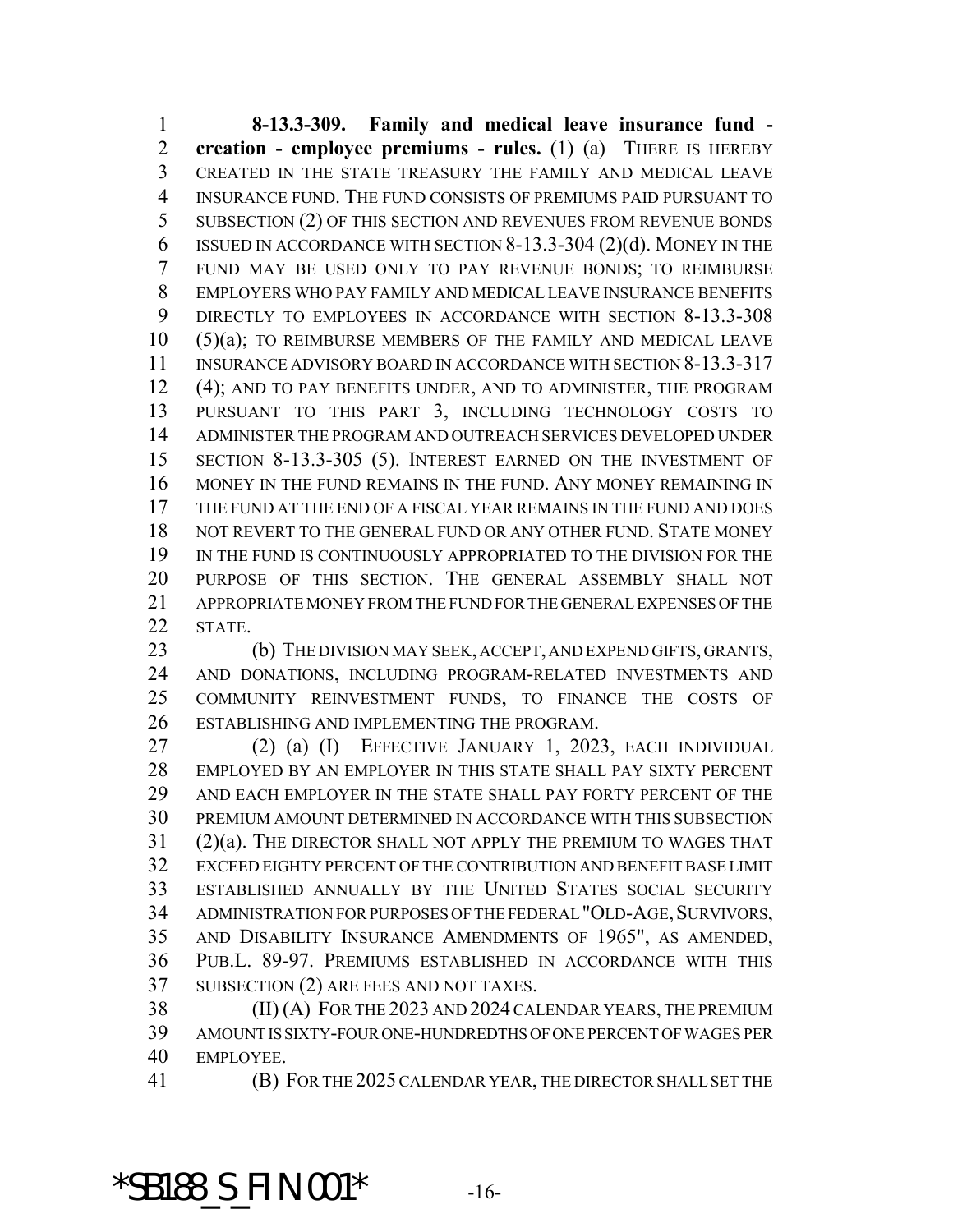PREMIUM BASED ON A PERCENT OF EMPLOYEE WAGES AND AT THE RATE NECESSARY TO OBTAIN A TOTAL AMOUNT OF PREMIUM CONTRIBUTIONS EQUAL TO ONE HUNDRED FIFTY PERCENT OF THE BENEFITS PAID DURING THE IMMEDIATELY PRECEDING CALENDAR YEAR PLUS AN AMOUNT EQUAL TO ONE HUNDRED PERCENT OF THE COST OF ADMINISTRATION OF THE PAYMENT OF THOSE BENEFITS DURING THE IMMEDIATELY PRECEDING CALENDAR YEAR.THE PREMIUMS ESTABLISHED IN ACCORDANCE WITH THIS SUBSECTION (2)(a)(II)(B) MUST NOT EXCEED NINETY-NINE ONE HUNDREDTHS OF ONE PERCENT OF WAGES PER EMPLOYEE.

**(C) FOR THE 2026 CALENDAR YEAR AND EACH CALENDAR YEAR**  THEREAFTER, THE DIRECTOR SHALL SET THE PREMIUM BASED ON A PERCENT OF EMPLOYEE WAGES AND AT THE RATE NECESSARY TO OBTAIN A TOTAL AMOUNT OF PREMIUM CONTRIBUTIONS EQUAL TO BETWEEN ONE HUNDRED TWENTY-FIVE AND ONE HUNDRED FIFTY PERCENT OF THE BENEFITS PAID DURING THE IMMEDIATELY PRECEDING CALENDAR YEAR PLUS AN AMOUNT EQUAL TO ONE HUNDRED PERCENT OF THE COST OF ADMINISTRATION OF THE PAYMENT OF THOSE BENEFITS DURING THE IMMEDIATELY PRECEDING CALENDAR YEAR.THE PREMIUMS ESTABLISHED IN ACCORDANCE WITH THIS SUBSECTION (2)(a)(II)(C) MUST NOT EXCEED NINETY-NINE ONE HUNDREDTHS OF ONE PERCENT OF WAGES PER EMPLOYEE.

 (b) EACH EMPLOYER SHALL COLLECT THE EMPLOYEE'S SHARE OF THE PREMIUM AMOUNT FROM EACH EMPLOYEE AS A PAYROLL DEDUCTION FROM THE EMPLOYEE'S WAGES EACH PAYROLL PERIOD AND SHALL REMIT THE EMPLOYEE'S SHARE AND THE EMPLOYER'S SHARE OF THE PREMIUM AMOUNT TO THE DIVISION, WHICH SHALL TRANSMIT THE PREMIUMS TO THE 27 STATE TREASURER FOR DEPOSIT IN THE FUND.

28 (3) NOTWITHSTANDING SUBSECTION (2) OF THIS SECTION, IF A LOCAL GOVERNMENT HAS DECLINED PARTICIPATION IN THE PROGRAM IN ACCORDANCE WITH SECTION 8-13.3-314:

 (a) THE LOCAL GOVERNMENT IS NOT REQUIRED TO PAY THE PREMIUMS IMPOSED IN THIS SECTION OR COLLECT PREMIUMS FROM EMPLOYEES WHO HAVE ELECTED COVERAGE PURSUANT TO SECTION 8-13.3-313.

 (b) AN EMPLOYEE OF THE LOCAL GOVERNMENT IS NOT REQUIRED TO PAY THE PREMIUMS IMPOSED IN THIS SECTION UNLESS THE EMPLOYEE HAS ELECTED COVERAGE PURSUANT TO SECTION 8-13.3- 313.

 **8-13.3-310. Employment protection - discrimination prohibited - rules.** (1) (a) AN ELIGIBLE INDIVIDUAL WHO WAS EMPLOYED BY AN EMPLOYER FOR NINETY DAYS OR LONGER AND WHO TAKES FAMILY AND MEDICAL LEAVE UNDER THIS PART 3 FOR THE INTENDED PURPOSE OF

\*SB188\_S\_FIN.001\* -17-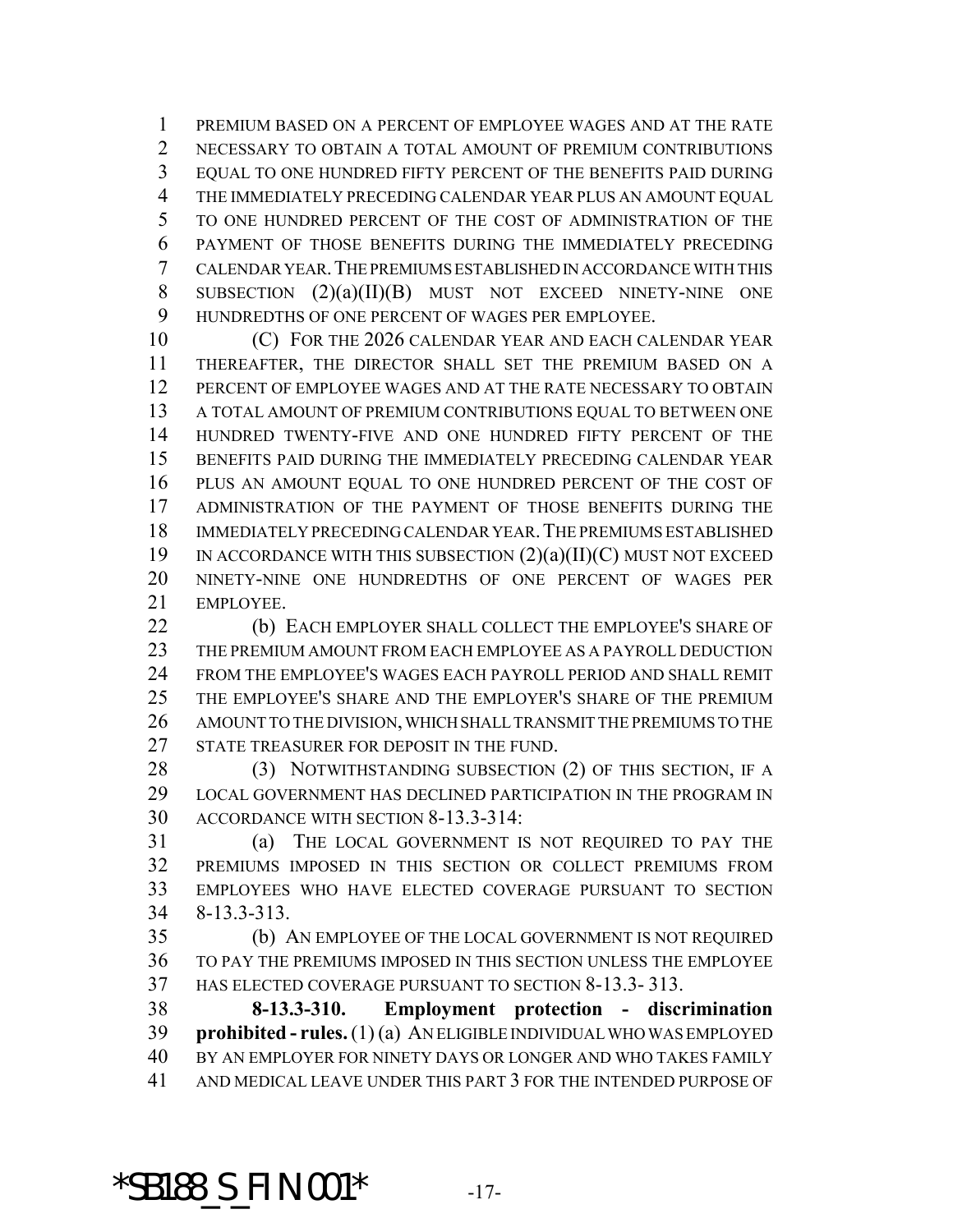THE LEAVE IS ENTITLED, ON RETURN FROM THE LEAVE:

 (I) TO BE RESTORED BY THE EMPLOYER TO THE POSITION OF EMPLOYMENT HELD BY THE ELIGIBLE INDIVIDUAL WHEN THE LEAVE COMMENCED; OR

 (II) TO BE RESTORED TO AN EQUIVALENT POSITION WITH EQUIVALENT EMPLOYMENT BENEFITS, PAY, AND OTHER TERMS AND CONDITIONS OF EMPLOYMENT.

8 (b) THIS SUBSECTION (1) DOES NOT APPLY TO A SEASONAL WORKER, AS DEFINED IN SECTION 8-73-106.

 (2) AN EMPLOYER SHALL NOT DISCHARGE, DEMOTE, OR OTHERWISE DISCRIMINATE OR TAKE ANY ADVERSE EMPLOYMENT ACTION AGAINST AN INDIVIDUAL BECAUSE THE INDIVIDUAL:

 (a) FILED FOR, APPLIED FOR, OR USED BENEFITS UNDER THIS PART 3;

 (b) COMMUNICATED TO THE EMPLOYER AN INTENT TO FILE A CLAIM FOR BENEFITS, A COMPLAINT, OR AN APPEAL;

 (c) TESTIFIED, AGREED TO TESTIFY, OR OTHERWISE ASSISTED IN ANY PROCEEDING UNDER THIS PART 3; OR

(d) TOOK, OR ATTEMPTED TO TAKE, FAMILY AND MEDICAL LEAVE.

 (3) AN EMPLOYER SHALL NOT REDUCE AN ELIGIBLE INDIVIDUAL'S BENEFITS THAT HAVE ACCRUED PRIOR TO THE DATE ON WHICH THE FAMILY AND MEDICAL LEAVE COMMENCED BASED ON THE ELIGIBLE INDIVIDUAL'S CONDUCT SPECIFIED IN SUBSECTION (2) OF THIS SECTION.

 (4) DURING ANY PERIOD OF FAMILY AND MEDICAL LEAVE TAKEN UNDER THIS PART 3, AN EMPLOYER SHALL MAINTAIN ANY EXISTING HEALTH BENEFITS OF THE ELIGIBLE INDIVIDUAL FOR THE DURATION OF THE LEAVE AS IF THE ELIGIBLE INDIVIDUAL CONTINUED TO WORK FROM THE DATE THE ELIGIBLE INDIVIDUAL COMMENCED FAMILY AND MEDICAL LEAVE.

 (5) (a) THE DIVISION SHALL ENFORCE THIS SECTION, INCLUDING ESTABLISHING A SYSTEM UTILIZING MULTIPLE MEANS OF COMMUNICATION TO RECEIVE COMPLAINTS REGARDING NONCOMPLIANCE WITH THIS SECTION. ANY INDIVIDUAL AGGRIEVED BY A VIOLATION OF THIS SECTION MAY FILE A COMPLAINT WITH THE DIVISION AGAINST AN EMPLOYER FOR A VIOLATION OF THIS SECTION.

 (b) UPON RECEIVING A COMPLAINT ALLEGING A VIOLATION OF THIS SECTION, THE DIVISION SHALL INVESTIGATE THE COMPLAINT IN A TIMELY MANNER AND MAY RESOLVE THE CLAIM THROUGH MEDIATION BETWEEN THE AGGRIEVED INDIVIDUAL AND THE EMPLOYER IF THE AGGRIEVED INDIVIDUAL AND THE EMPLOYER EACH AGREE TO MEDIATE AND AGREE TO THE RESOLUTION.

### \*SB188\_S\_FIN.001\* -18-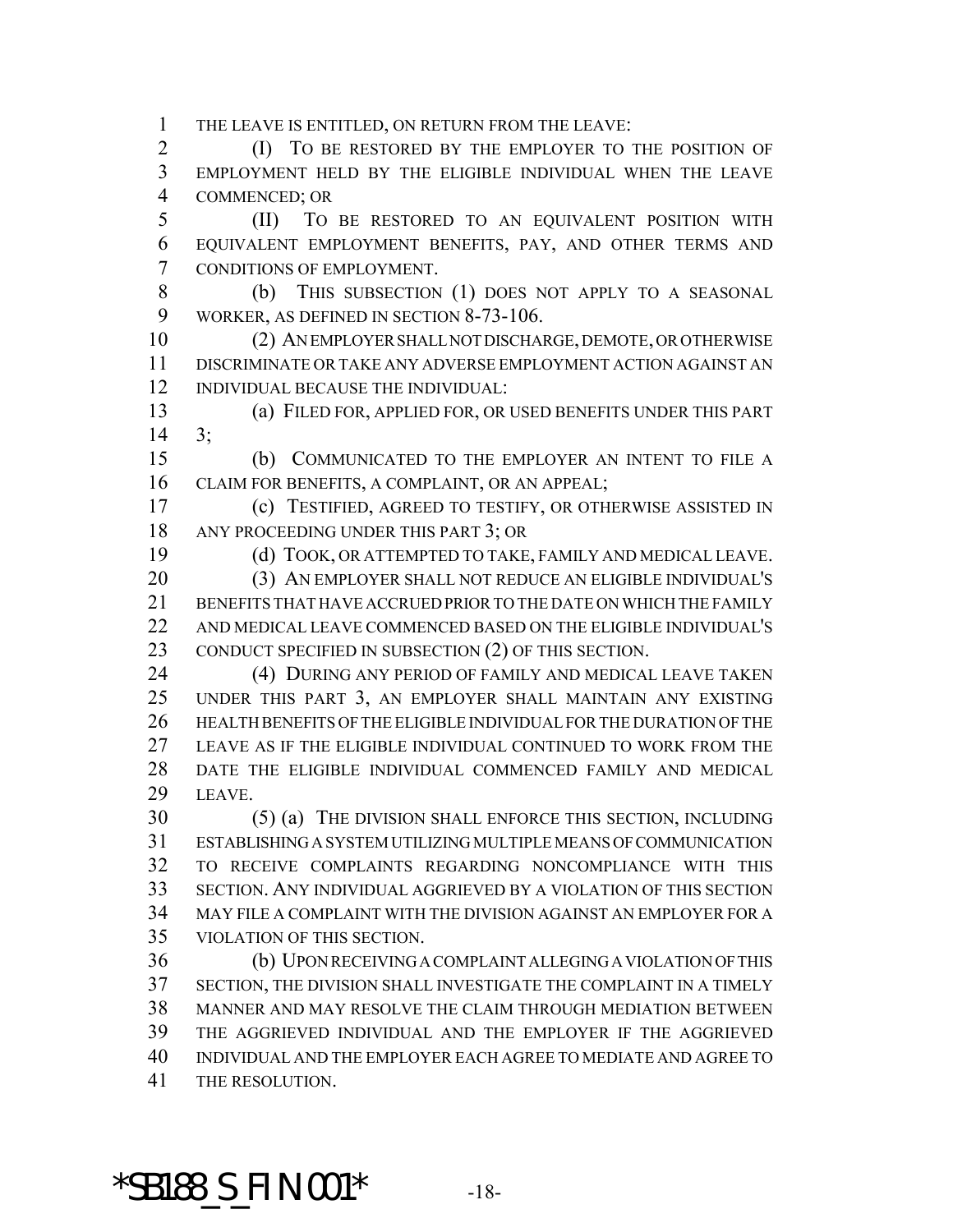(c) A CLAIM BROUGHT IN ACCORDANCE WITH THIS SECTION MUST BE FILED WITHIN TWO YEARS AFTER THE DATE OF THE LAST EVENT CONSTITUTING THE ALLEGED VIOLATION FOR WHICH THE ACTION IS BROUGHT.

 (d) THE DIVISION SHALL CONSULT WITH AND KEEP COMPLAINANTS NOTIFIED REGARDING THE STATUS OF THEIR COMPLAINT, ANY RESULTING INVESTIGATION, AND ANY NOTICE OF VIOLATION REGARDING THEIR CLAIM. IF THE DIVISION RULES THAT A VIOLATION HAS OCCURRED, THE DIVISION SHALL ISSUE TO THE OFFENDING EMPLOYER A NOTICE OF VIOLATION AND ANY FINES PURSUANT TO SUBSECTION (5)(h) OF THIS SECTION. THE DIRECTOR MAY GRANT A REASONABLE PERIOD OF TIME, BUT IN NO EVENT LONGER THAN FOURTEEN DAYS AFTER THE DAY OF NOTIFICATION, FOR 13 CORRECTION OF THE VIOLATION. IF THE VIOLATION IS CORRECTED WITHIN THAT PERIOD, NO FINE SHALL BE IMPOSED.THE DIRECTOR SHALL, BY RULE, PROVIDE DETAILS REGARDING THE WAIVER OF FINES AND PRESCRIBE THE FORM AND WORDING OF NOTICES OF VIOLATION, INCLUDING INFORMATION ON APPEALING THE DECISION OF THE DIVISION.

 (e) THE DIVISION SHALL RULE ON A CLAIM WITHIN ONE HUNDRED EIGHTY DAYS AFTER THE CLAIM IS FILED.

20 (f) AN AGGRIEVED INDIVIDUAL SHALL NOT BRING A CIVIL ACTION 21 IN A COURT OF COMPETENT JURISDICTION UNTIL:

**(I) A CLAIM BROUGHT UNDER THIS SECTION HAS BEEN RULED UPON** 23 BY THE DIVISION;

(II) MEDIATION IS COMPLETE AND THE CLAIM IS RESOLVED; OR

 (III) ONE HUNDRED EIGHTY DAYS HAVE ELAPSED FROM THE DATE ON WHICH THE CLAIM WAS FILED.

 (g) AN EMPLOYER WHO VIOLATES THIS SECTION IS SUBJECT TO THE 28 DAMAGES AND EQUITABLE RELIEF AVAILABLE UNDER 29 U.S.C. SEC. 2617 (a)(1), INCLUDING ECONOMIC DAMAGES, LIQUIDATED DAMAGES, ATTORNEY FEES, AND EQUITABLE RELIEF INCLUDING, BUT NOT LIMITED TO, REINSTATEMENT TO EMPLOYMENT. IF THE AGGRIEVED INDIVIDUAL FILES A CIVIL ACTION IN A COURT OF COMPETENT JURISDICTION AFTER A FINDING BY THE DIVISION THAT AN EMPLOYER HAS VIOLATED THIS SECTION, ANY FILING FEE UNDER ARTICLE 32 OF TITLE 13 SHALL BE WAIVED.

 (h) THE DIRECTOR, BY RULE, SHALL ESTABLISH A FINE STRUCTURE FOR EMPLOYERS WHO VIOLATE THIS SECTION. THE DIRECTOR SHALL TRANSFER ANY FINES COLLECTED PURSUANT TO THIS SECTION TO THE STATE TREASURER FOR DEPOSIT IN THE FUND.

 (6) NOTHING IN THIS SECTION RELIEVES AN EMPLOYER OF ANY OBLIGATION UNDER A COLLECTIVE BARGAINING AGREEMENT.

(7) THIS SECTION DOES NOT APPLY TO AN EMPLOYEE OF A LOCAL

### **\*SB188\_S\_FIN.001\*** -19-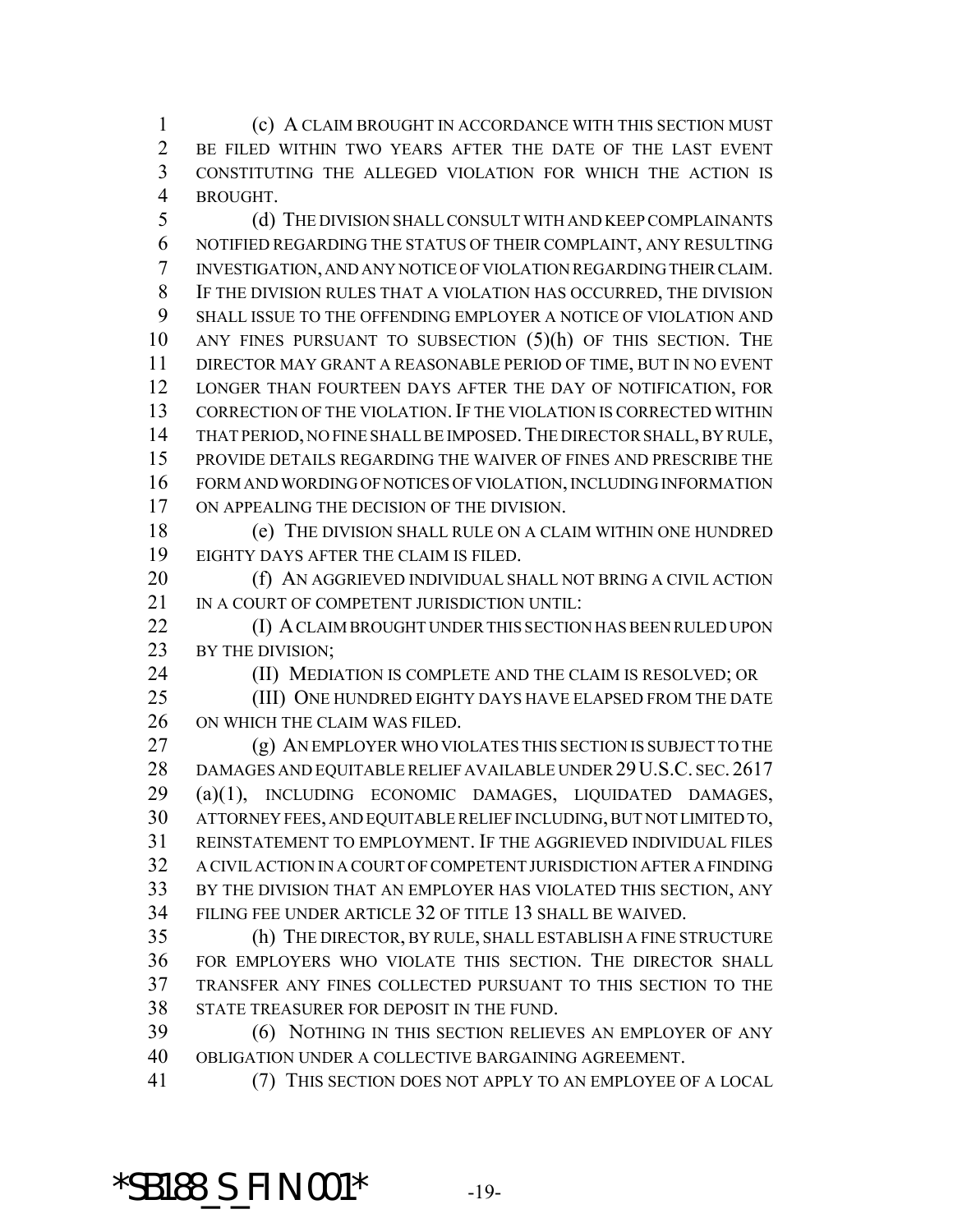GOVERNMENT THAT HAS ELECTED COVERAGE PURSUANT TO SECTION 8-13.3-313.

 **8-13.3-311. Coordination of benefits - rules.** (1) (a) LEAVE TAKEN UNDER THIS PART 3 RUNS CONCURRENTLY WITH ANY FMLA LEAVE OR LEAVE TAKEN UNDER PART 2 OF THIS ARTICLE 13.3. IF A PERIOD OF FAMILY AND MEDICAL LEAVE RECEIVED BY AN EMPLOYEE UNDER THIS PART 3 IS CONCURRENTLY DESIGNATED AS LEAVE PURSUANT TO THE FMLA OR PART 2 OF THIS ARTICLE 13.3, THE EMPLOYER SHALL NOTIFY THE EMPLOYEE OF THE DESIGNATION AND SHALL ALSO PROVIDE THE 10 EMPLOYEE WITH THE NOTICE REQUIRED UNDER 29 CFR 825.300 (d).

 (b) AN EMPLOYER MAY REQUIRE THAT PAYMENT MADE OR LEAVE TAKEN UNDER THIS PART 3 BE MADE OR TAKEN CONCURRENTLY OR OTHERWISE COORDINATED WITH PAYMENT MADE OR LEAVE ALLOWED UNDER THE TERMS OF DISABILITY OR FAMILY CARE LEAVE UNDER AN EMPLOYER POLICY OR EMPLOYMENT CONTRACT, AS APPLICABLE. THE EMPLOYER SHALL GIVE ITS EMPLOYEES WRITTEN NOTICE OF THIS REQUIREMENT.

 (c) NOTWITHSTANDING SUBSECTIONS (1)(a) AND (1)(b) OF THIS SECTION, AN EMPLOYER SHALL NOT REQUIRE AN EMPLOYEE TO USE OR EXHAUST TIME OFF UNDER AN EMPLOYER POLICY, INCLUDING PAID TIME OFF, VACATION TIME, OR SICK TIME, PRIOR TO USE OF FAMILY AND MEDICAL LEAVE UNDER THIS PART 3. IN ADDITION, AN EMPLOYER SHALL NOT REQUIRE AN EMPLOYEE TO CHARGE ALL OR PART OF THE EMPLOYEE'S FAMILY AND MEDICAL LEAVE UNDER THIS PART 3 TO UNUSED ACCRUALS OR OTHER PAID TIME OFF, INCLUDING VACATION TIME AND SICK TIME, EXCEPT WHERE THE EMPLOYER MAINTAINS A SEPARATE BANK OF PAID TIME SOLELY FOR THE PURPOSE OF PAID FAMILY AND MEDICAL LEAVE UNDER THIS PART 3.

29 (d) SUBJECT TO THE LIMITATIONS UNDER SECTION 8-13.3-308 (4), AN EMPLOYEE MAY SUPPLEMENT THE FAMILY AND MEDICAL LEAVE INSURANCE BENEFITS THE EMPLOYEE IS RECEIVING THROUGH THE PROGRAM, THROUGH VACATION, SICK, OR OTHER PAID TIME OFF, TO ENSURE THAT THE EMPLOYEE IS RECEIVING ONE HUNDRED PERCENT OF THE EMPLOYEE'S WEEKLY WAGE. NOTHING IN THIS SUBSECTION (1)(d) REQUIRES AN EMPLOYEE TO RECEIVE OR USE, OR AN EMPLOYER TO PROVIDE, ADDITIONAL PAID TIME OFF AS DESCRIBED THIS SUBSECTION (1)(d).

 (2) (a) FOR A COVERED INDIVIDUAL WHO IS ELIGIBLE FOR FAMILY AND MEDICAL LEAVE INSURANCE BENEFITS DUE TO A SERIOUS HEALTH CONDITION RESULTING FROM AN ACCIDENT, INJURY, OR OCCUPATIONAL DISEASE FOR WHICH THE RIGHT OF COMPENSATION EXISTS UNDER SECTION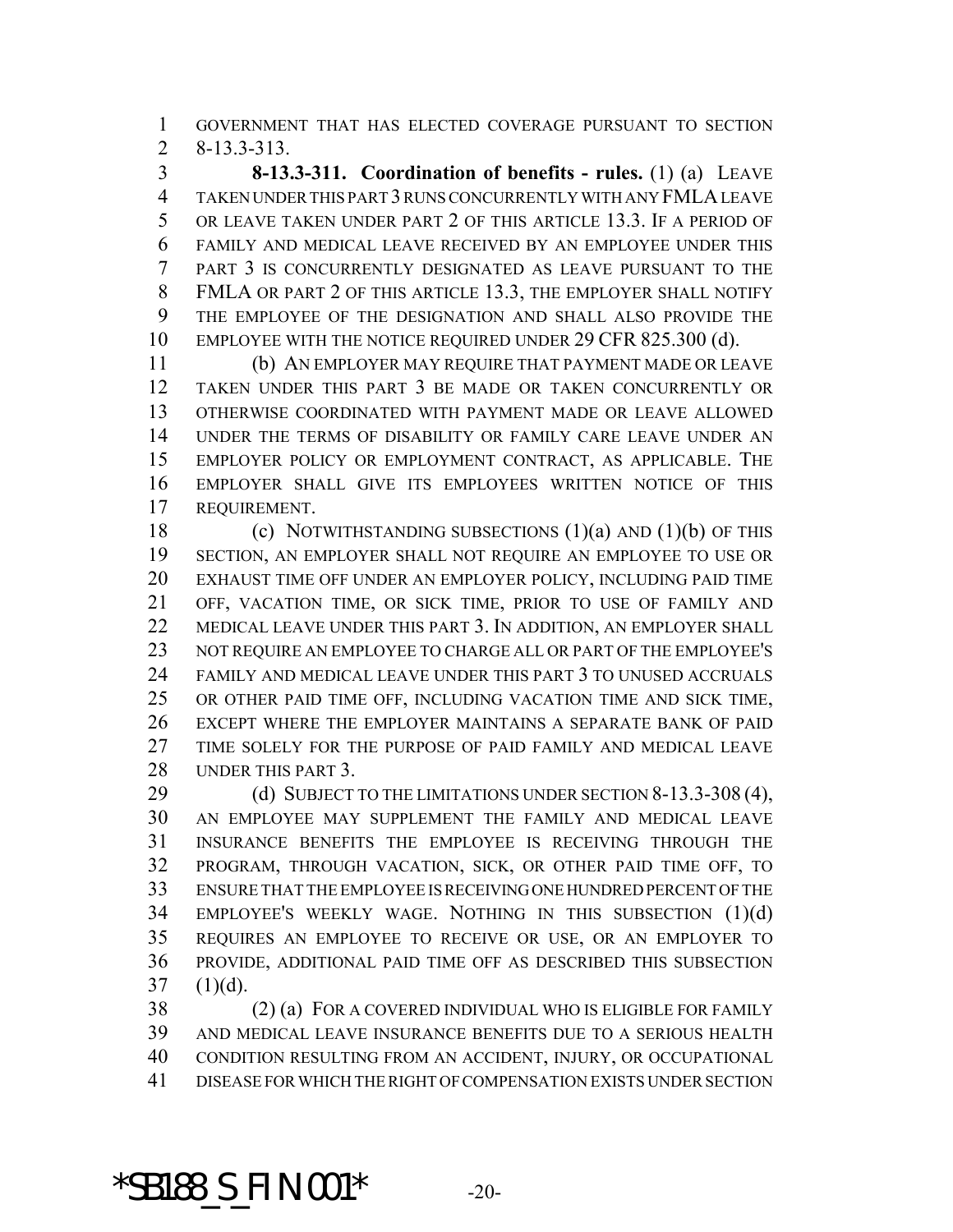8-41-301, THE WEEKLY BENEFIT AMOUNT SHALL BE REDUCED, BUT NOT BELOW ZERO, BY AN AMOUNT EQUAL TO SEVENTY-FIVE PERCENT OF:

 (I) ANY TEMPORARY DISABILITY BENEFITS PAID FOR THAT WEEK PURSUANT TO SECTION 8-42-105 OR 8-42-106; OR

 (II) THE PERMANENT TOTAL DISABILITY BENEFITS PAID PURSUANT TO SECTION 8-42-111.

 (b) NOTWITHSTANDING ANY OTHER LAW, BENEFITS PAID TO AN INDIVIDUAL PURSUANT TO THE "WORKERS' COMPENSATION ACT OF COLORADO", ARTICLES 40 TO 47 OF THIS TITLE 8, SHALL NOT BE REDUCED OR OFFSET BASED ON THE RECEIPT OF FAMILY AND MEDICAL LEAVE 11 INSURANCE BENEFITS PURSUANT TO THIS PART 3.

 (c) COMBINED WORKERS' COMPENSATION BENEFITS AND FAMILY AND MEDICAL LEAVE INSURANCE BENEFITS PAID IN ACCORDANCE WITH SUBSECTION (2)(a) OF THIS SECTION MUST NOT EXCEED A COVERED INDIVIDUAL'S WEEKLY WAGE. WHERE COMBINED BENEFITS WOULD OTHERWISE EXCEED THE COVERED INDIVIDUAL'S WEEKLY WAGE, THE OFFSET PROVIDED FOR IN SUBSECTION (2)(a) OF THIS SECTION SHALL BE INCREASED TO ENSURE COMBINED BENEFITS DO NOT EXCEED THE COVERED INDIVIDUAL'S WEEKLY WAGE.

20 (d) (I) WHERE BENEFITS HAVE BEEN PAID PRIOR TO A DETERMINATION OF ELIGIBILITY FOR TEMPORARY DISABILITY BENEFITS OR PERMANENT TOTAL DISABILITY BENEFITS UNDER THE "WORKERS' 23 COMPENSATION ACT OF COLORADO", ARTICLES 40 TO 47 OF THIS TITLE 8, FAMILY AND MEDICAL LEAVE INSURANCE BENEFITS MAY BE RETROACTIVELY REDUCED AS SET FORTH IN SUBSECTION (2)(a) OF THIS 26 SECTION ONCE WORKERS' COMPENSATION BENEFITS HAVE BEEN PAID. THE DIRECTOR MAY ADOPT RULES TO DEVELOP A PROCEDURE FOR RECOVERING EXCESS BENEFITS, WHICH MAY INCLUDE THE ASSERTION OF A LIEN AGAINST ANY TEMPORARY DISABILITY BENEFITS OR PERMANENT TOTAL DISABILITY BENEFITS PAID PURSUANT TO ARTICLES 40 TO 47 OF THIS TITLE 8. IF A WORKERS' COMPENSATION CLAIM IS BROUGHT BY THE COVERED INDIVIDUAL, AND THE COVERED INDIVIDUAL INCURS A PERSONAL LIABILITY TO PAY ATTORNEY FEES AND COSTS, THE AMOUNT OF THE LIEN MUST NOT EXCEED THE FAMILY AND MEDICAL LEAVE INSURANCE BENEFITS PAID, LESS THE AMOUNT OF THOSE ATTORNEY FEES AND COSTS.

 (II) A LIEN OR RECOVERY OF EXCESS BENEFITS PURSUANT TO THIS SUBSECTION (2)(d) IS NOT A REDUCTION OR OFFSET OF BENEFITS PAID TO AN INDIVIDUAL FOR PURPOSES OF SUBSECTION (2)(a) OF THIS SECTION.

 (e) WHERE INDIVIDUALS ARE CONCURRENTLY ELIGIBLE FOR BENEFITS DUE TO A SERIOUS HEALTH CONDITION RESULTING FROM AN ACCIDENT, INJURY, OR OCCUPATIONAL DISEASE FOR WHICH THE RIGHT OF

### **\*SB188\_S\_FIN.001\*** -21-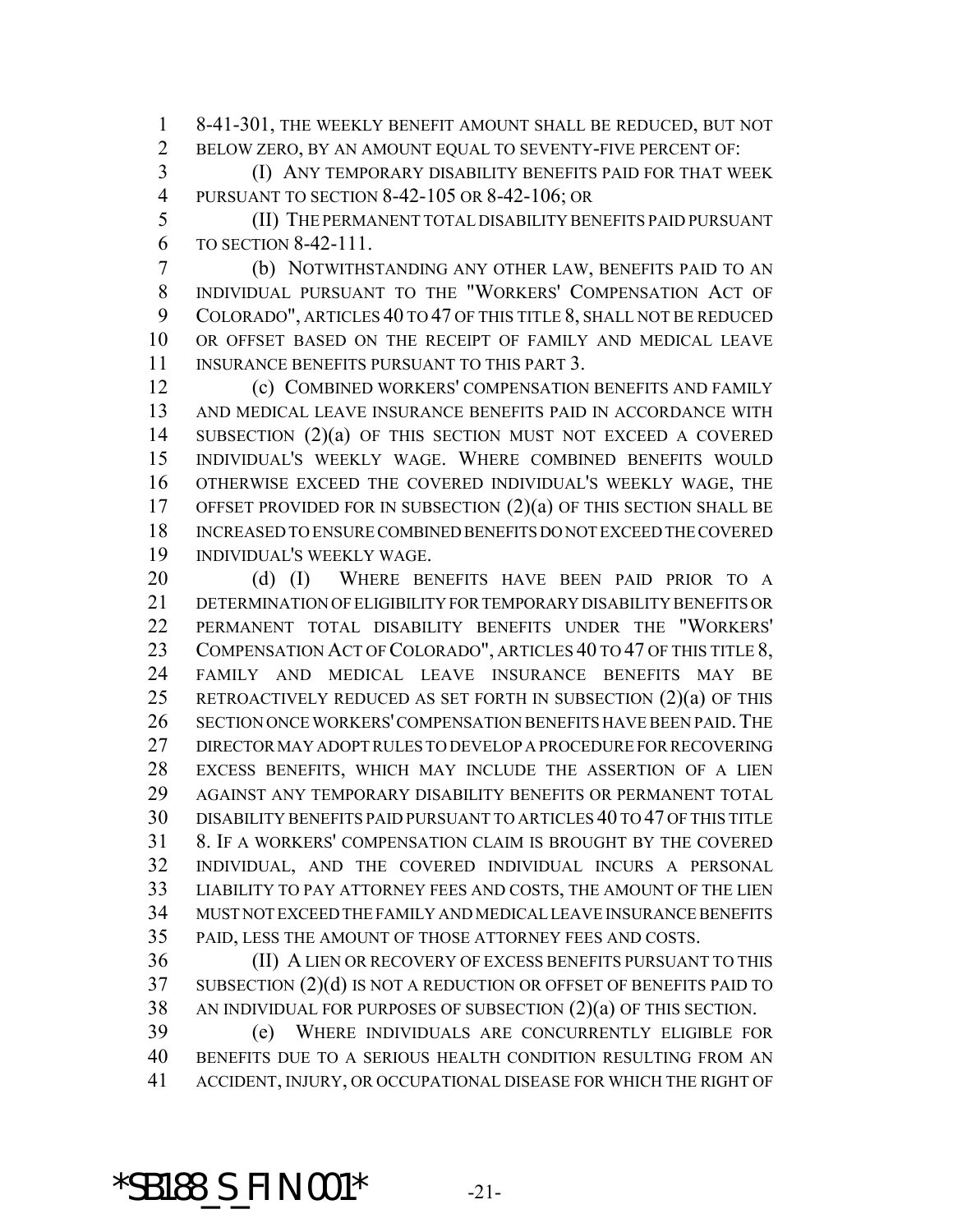COMPENSATION EXISTS UNDER SECTION 8-41-301 AND UNDER THIS PART 2 3 FOR A PURPOSE UNRELATED TO THAT SERIOUS HEALTH CONDITION. THE FAMILY AND MEDICAL LEAVE INSURANCE BENEFITS SHALL BE REDUCED BY AN AMOUNT TO BE DETERMINED BY THE DIRECTOR BY RULE. COMBINED WORKERS' COMPENSATION BENEFITS AND FAMILY AND MEDICAL LEAVE 6 INSURANCE BENEFITS PAID IN ACCORDANCE WITH THIS SUBSECTION  $(2)(e)$  MUST NOT EXCEED A COVERED INDIVIDUAL'S WEEKLY WAGE. THE DIRECTOR SHALL ADOPT RULES TO ESTABLISH THE PROCESS AND REQUIRED DOCUMENTATION REQUIRED FOR CONCURRENT RECEIPT OF BENEFITS.

(3) (a) THIS PART 3 DOES NOT DIMINISH:

 (I) THE RIGHTS, PRIVILEGES, OR REMEDIES OF AN EMPLOYEE UNDER A COLLECTIVE BARGAINING AGREEMENT, EMPLOYER POLICY, OR EMPLOYMENT CONTRACT; OR

 (II) AN EMPLOYER'S OBLIGATION TO COMPLY WITH A COLLECTIVE BARGAINING AGREEMENT, EMPLOYER POLICY, OR EMPLOYMENT CONTRACT, AS APPLICABLE, THAT PROVIDES GREATER LEAVE THAN FMLA LEAVE OR FAMILY AND MEDICAL LEAVE.

 (b) AFTER THE EFFECTIVE DATE OF THIS PART 3, AN EMPLOYER POLICY ADOPTED OR RETAINED MUST NOT DIMINISH AN EMPLOYEE'S RIGHT TO BENEFITS UNDER THIS PART 3. ANY AGREEMENT BY AN EMPLOYEE TO WAIVE THE EMPLOYEE'S RIGHTS UNDER THIS PART 3 IS VOID AS AGAINST 22 PUBLIC POLICY.

 **8-13.3-312. Erroneous payments - disqualification for benefits - penalties - rules.** (1) A COVERED INDIVIDUAL WHO, IN CONNECTION WITH AN APPLICATION FOR BENEFITS UNDER THE PROGRAM, WILLFULLY MAKES A FALSE STATEMENT OR MISREPRESENTATION REGARDING A 27 MATERIAL FACT OR WILLFULLY FAILS TO REPORT A MATERIAL FACT IS DISQUALIFIED FROM:

 (a) FAMILY AND MEDICAL LEAVE INSURANCE BENEFITS FOR ONE YEAR FROM THE DATE THE DIVISION DISCOVERS THE FALSE STATEMENT, MISREPRESENTATION, OR WILLFUL FAILURE TO REPORT A MATERIAL FACT; AND

 (b) EMPLOYMENT PROTECTION, AS PROVIDED IN SECTION 8-13.3-310 (1)(a).

 (2) IF FAMILY AND MEDICAL LEAVE INSURANCE BENEFITS ARE PAID ERRONEOUSLY OR AS A RESULT OF WILLFUL MISREPRESENTATION, OR IF A CLAIM FOR FAMILY AND MEDICAL LEAVE INSURANCE BENEFITS IS REJECTED AFTER BENEFITS ARE PAID, THE DIVISION MAY SEEK REPAYMENT OF BENEFITS FROM THE RECIPIENT. THE DIRECTOR SHALL EXERCISE DISCRETION TO WAIVE, IN WHOLE OR IN PART, THE AMOUNT OF ANY REPAYMENTS WHERE THE RECOVERY WOULD BE AGAINST EQUITY AND

**\*SB188\_S\_FIN.001\*** -22-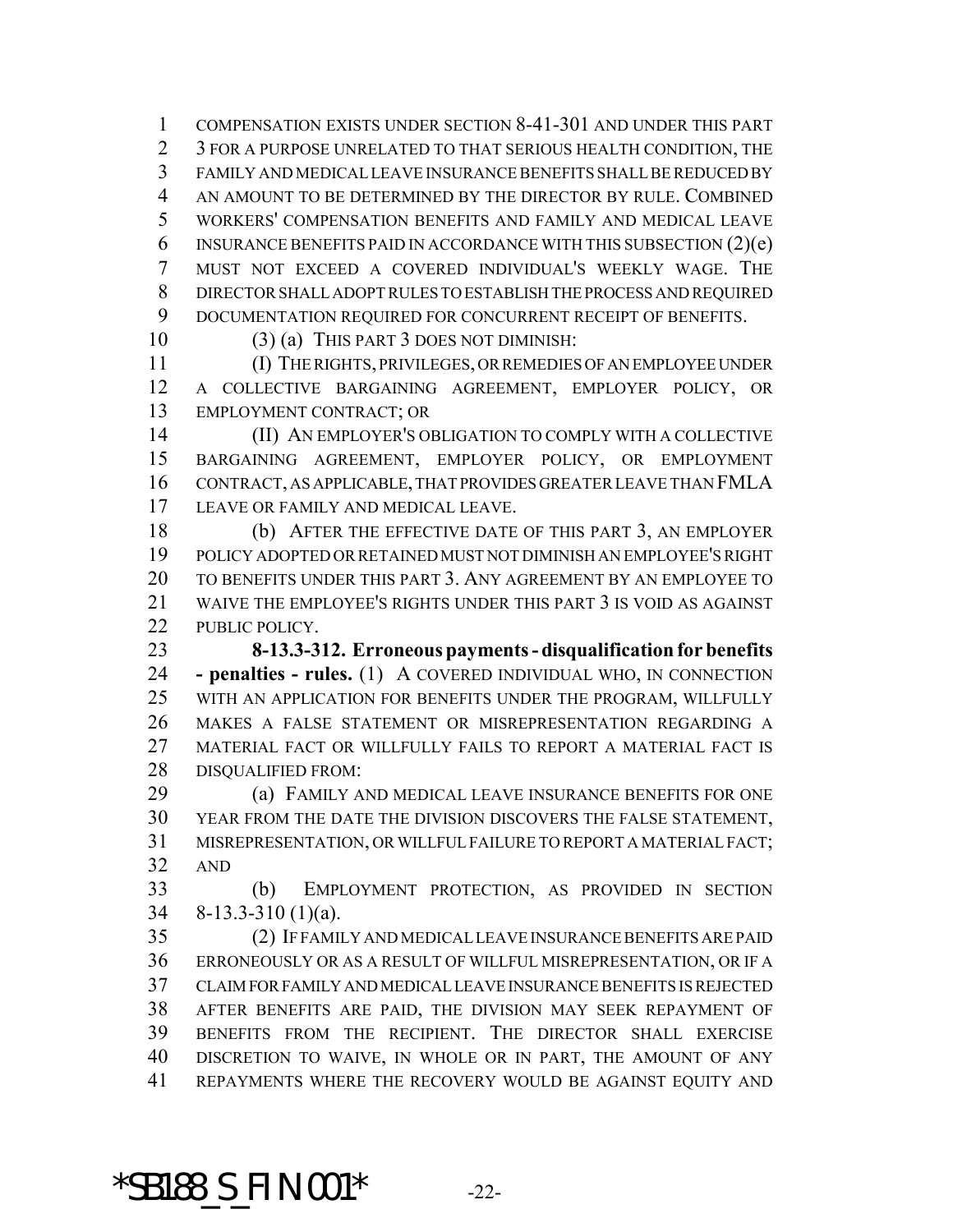GOOD CONSCIENCE. THE DIRECTOR MAY ADOPT RULES TO DEVELOP A PROCEDURE FOR RECOVERING ERRONEOUS PAYMENTS OF BENEFITS.

 **8-13.3-313. Elective coverage - withdrawal from coverage - rules.** (1) AN EMPLOYEE OF A LOCAL GOVERNMENT THAT HAS DECLINED PARTICIPATION IN THE PROGRAM PURSUANT TO SECTION 8-13.3-314 OR A SELF-EMPLOYED PERSON, INCLUDING AN INDEPENDENT CONTRACTOR, SOLE PROPRIETOR, PARTNER, OR JOINT VENTURER, MAY ELECT COVERAGE UNDER THE PROGRAM FOR AN INITIAL PERIOD OF NOT LESS THAN THREE YEARS OR A SUBSEQUENT PERIOD OF NOT LESS THAN ONE YEAR IMMEDIATELY FOLLOWING ANOTHER PERIOD OF COVERAGE. THE EMPLOYEE OF A LOCAL GOVERNMENT OR SELF-EMPLOYED PERSON MUST 12 FILE A NOTICE OF ELECTION IN WRITING WITH THE DIRECTOR IN THE FORM AND MANNER REQUIRED BY THE DIVISION. THE ELECTION BECOMES EFFECTIVE ON THE DATE THE NOTICE IS FILED.

 (2) AN EMPLOYEE OF A LOCAL GOVERNMENT OR A SELF-EMPLOYED PERSON WHO HAS ELECTED COVERAGE MAY WITHDRAW FROM COVERAGE BY FILING WRITTEN NOTICE WITH THE DIRECTOR WITHIN THIRTY DAYS AFTER THE END OF THE THREE-YEAR PERIOD OF COVERAGE OR AT OTHER TIMES THE DIRECTOR MAY PRESCRIBE BY RULE. THE WITHDRAWAL FROM COVERAGE TAKES EFFECT NO SOONER THAN THIRTY DAYS AFTER THE SELF-EMPLOYED PERSON FILES THE NOTICE.

 (3) AN EMPLOYEE OF A LOCAL GOVERNMENT OR A SELF-EMPLOYED PERSON WHO HAS ELECTED COVERAGE SHALL PAY ONLY THE EMPLOYEE PORTION OF THE PREMIUM AMOUNT ESTABLISHED PURSUANT TO SECTION 8-13.3-309 (2)(a).

 (4) AN EMPLOYEE OF A LOCAL GOVERNMENT OR A SELF-EMPLOYED PERSON WHO HAS ELECTED COVERAGE IN ACCORDANCE WITH THIS SECTION SHALL REMIT THE EMPLOYEE PORTION OF THE PREMIUM AMOUNT 29 DIRECTLY TO THE DIVISION, IN THE FORM AND MANNER REQUIRED BY THE DIRECTOR BY RULE.

 **8-13.3-314. Local government employers' ability to decline participation in program - rules.** (1) A LOCAL GOVERNMENT MAY DECLINE PARTICIPATION IN THE FAMILY AND MEDICAL LEAVE INSURANCE PROGRAM IN THE FORM AND MANNER DETERMINED BY THE DIRECTOR BY RULE.

 (2) AN EMPLOYEE OF A LOCAL GOVERNMENT THAT HAS DECLINED PARTICIPATION IN THE PROGRAM IN ACCORDANCE WITH THIS SECTION MAY ELECT COVERAGE AS SPECIFIED IN SECTION 8-13.3-313.

 (3) THE DIRECTOR SHALL PROMULGATE REASONABLE RULES FOR THE IMPLEMENTATION OF THIS SECTION. AT A MINIMUM, THE RULES MUST **INCLUDE:** 

**\*SB188\_S\_FIN.001\*** -23-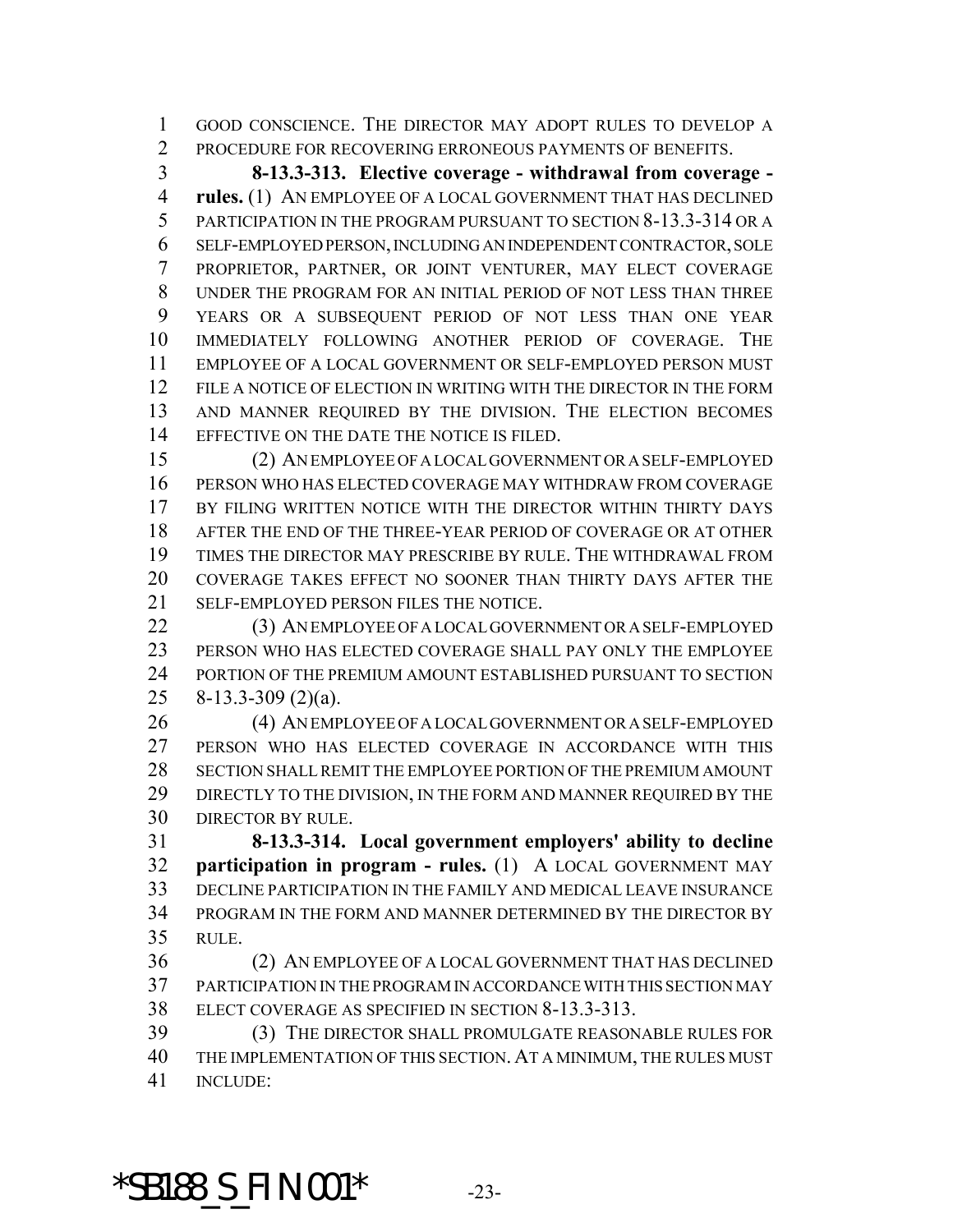(a) THE PROCESS BY WHICH A LOCAL GOVERNMENT MAY DECLINE PARTICIPATION IN THE PROGRAM;

 (b) THE PROCESS BY WHICH A LOCAL GOVERNMENT THAT HAS PREVIOUSLY DECLINED PARTICIPATION IN THE PROGRAM MAY SUBSEQUENTLY ELECT COVERAGE IN THE PROGRAM; AND

 (c) THE NOTICE THAT A LOCAL GOVERNMENT IS REQUIRED TO PROVIDE ITS EMPLOYEES REGARDING WHETHER THE LOCAL GOVERNMENT IS PARTICIPATING IN THE PROGRAM, THE ABILITY OF THE EMPLOYEES OF A LOCAL GOVERNMENT THAT HAS DECLINED PARTICIPATION TO ELECT COVERAGE PURSUANT TO SECTION 8-13.3-313, AND ANY OTHER NECESSARY REQUIREMENTS.

 **8-13.3-315. Employer option to provide family and medical leave benefits through a private plan - approval requirements - rules.** (1) AN EMPLOYER MAY APPLY TO THE DIVISION FOR APPROVAL TO PROVIDE ITS EMPLOYEES THE FAMILY AND MEDICAL LEAVE INSURANCE BENEFITS TO WHICH THE EMPLOYEES ARE ENTITLED UNDER THIS PART 3 THROUGH A PRIVATE PLAN INSTEAD OF THROUGH THE FUND ESTABLISHED 18 PURSUANT TO SECTION 8-13.3-309.

 (2) THE DIVISION SHALL NOT APPROVE AN EMPLOYER'S REQUEST TO OFFER BENEFITS THROUGH A PRIVATE PLAN UNLESS THE PRIVATE PLAN:

21 (a) CONFERS ALL OF THE SAME RIGHTS, PROTECTIONS, AND 22 BENEFITS PROVIDED TO COVERED INDIVIDUALS UNDER THIS PART 3, INCLUDING:

**(I) PROVIDING BENEFITS TO A COVERED INDIVIDUAL FOR THE**  REASONS SET FORTH IN SECTION 8-13.3-306 (1)(a) FOR THE MAXIMUM NUMBER OF WEEKS REQUIRED IN SUBSECTIONS 8-13.3-307 (1)(a) AND (1)(b), IN A BENEFIT YEAR;

 (II) ALLOWING FAMILY AND MEDICAL LEAVE TO BE TAKEN FOR ALL 29 PURPOSES SPECIFIED IN SECTION  $8-13.3-306(1)(a)$ ;

 (III) ALLOWING FAMILY AND MEDICAL LEAVE UNDER SECTION 8-13.3-306 (1)(a) TO BE TAKEN TO CARE FOR ANY FAMILY MEMBER;

 (IV) ALLOWING FAMILY AND MEDICAL LEAVE UNDER SECTION 8-13.3-306 (1)(a) TO BE TAKEN BY A COVERED INDIVIDUAL WITH A SERIOUS HEALTH CONDITION OR TO CARE FOR A FAMILY MEMBER WITH A SERIOUS HEALTH CONDITION;

 (V) PROVIDING A WAGE REPLACEMENT RATE DURING ALL FAMILY AND MEDICAL LEAVE OF AT LEAST THE AMOUNT PROVIDED IN SECTION 8-13.3-308 (1)(a);

 (VI) PROVIDING A MAXIMUM WEEKLY BENEFIT DURING ALL FAMILY AND MEDICAL LEAVE OF AT LEAST THE AMOUNT SPECIFIED IN SECTION 8-13.3-308 (1)(b);

**\*SB188\_S\_FIN.001\*** -24-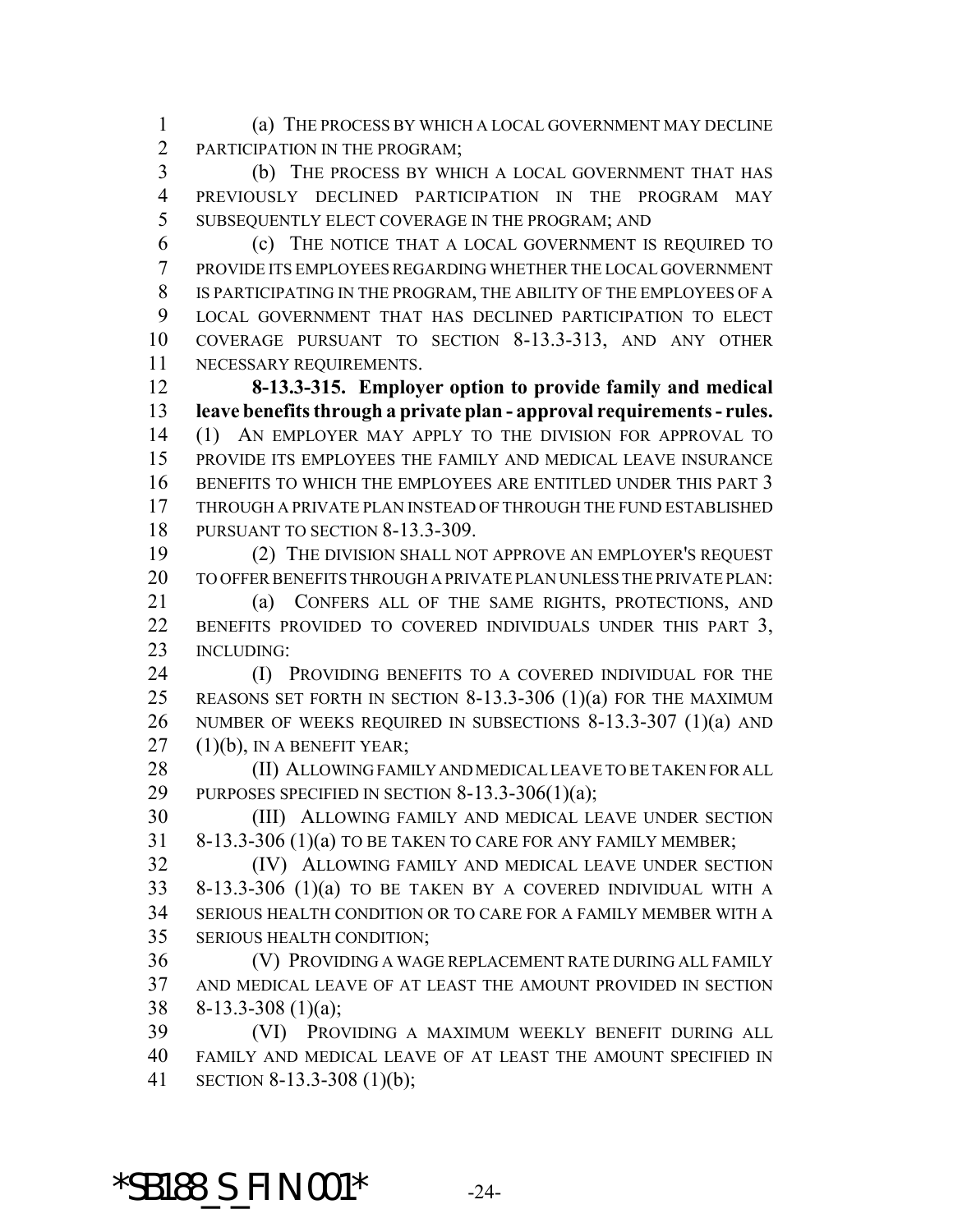(VII) ALLOWING FAMILY AND MEDICAL LEAVE TO BE TAKEN 2 INTERMITTENTLY AS AUTHORIZED BY SECTION 8-13.3-308 (3); (VIII) IMPOSING NO ADDITIONAL CONDITIONS OR RESTRICTIONS ON

 THE USE OF FAMILY AND MEDICAL LEAVE OR BENEFITS BEYOND THOSE EXPLICITLY AUTHORIZED BY THIS PART 3 OR RULES ISSUED PURSUANT TO THIS PART 3;

 (IX) ALLOWING ANY INDIVIDUAL COVERED UNDER A PRIVATE PLAN WHO IS ELIGIBLE TO TAKE FAMILY AND MEDICAL LEAVE UNDER THIS PART 3 TO TAKE FAMILY AND MEDICAL LEAVE UNDER THE PRIVATE PLAN; AND

 (X) PROVIDING THAT THE COST TO A COVERED INDIVIDUAL UNDER A PRIVATE PLAN IS NOT GREATER THAN THE COST CHARGED TO THE COVERED INDIVIDUAL IF THE COVERED INDIVIDUAL WERE PAYING 14 PREMIUMS INTO THE FUND CREATED IN SECTION 8-13.3-309.

 (b) PROVIDES FOR ALL COVERED INDIVIDUALS THROUGHOUT THEIR PERIOD OF EMPLOYMENT; AND

 (c) (I) IF THE PRIVATE PLAN IS IN THE FORM OF SELF-INSURANCE, FURNISHES A BOND TO THE STATE, WITH A SURETY COMPANY AUTHORIZED TO TRANSACT BUSINESS IN THE STATE, IN THE FORM AND AMOUNT 20 REQUIRED BY THE DIVISION; OR

**III)** IF THE PRIVATE PLAN IS IN THE FORM OF A THIRD PARTY THAT PROVIDES FOR INSURANCE, ISSUES THE FORMS OF THE POLICY BY AN INSURER APPROVED BY THE DIVISION.

 (3) THE DIVISION MAY WITHDRAW THE APPROVAL GRANTED UNDER THIS SECTION FOR:

26 (a) FAILURE TO PAY BENEFITS;

 (b) FAILURE TO PAY BENEFITS TIMELY AND IN A MANNER CONSISTENT WITH THE PAYMENT OF BENEFITS PURSUANT TO SECTION 8-13.3-307 AND 8-13.3-308;

 (c) FAILURE TO MAINTAIN AN ADEQUATE SURETY BOND AS REQUIRED IN SUBSECTION (2)(c)(I) OF THIS SECTION;

32 (d) MISUSE OF PRIVATE PLAN MONEY;

 (e) FAILURE TO SUBMIT REPORTS OR COMPLY WITH AUDITS OR OTHER COMPLIANCE REQUIREMENTS ESTABLISHED BY THE DIRECTOR BY RULE;

 (f) FAILURE TO COMPLY WITH THIS PART 3 OR THE RULES PROMULGATED PURSUANT TO THIS PART 3;

 (g) VIOLATION OF THE TERMS AND CONDITIONS OF THE PRIVATE PLAN; OR

 (h) ANY OTHER REASON AS MAY BE DETERMINED BY THE DIRECTOR BY RULE.

## **\*SB188\_S\_FIN.001\*** -25-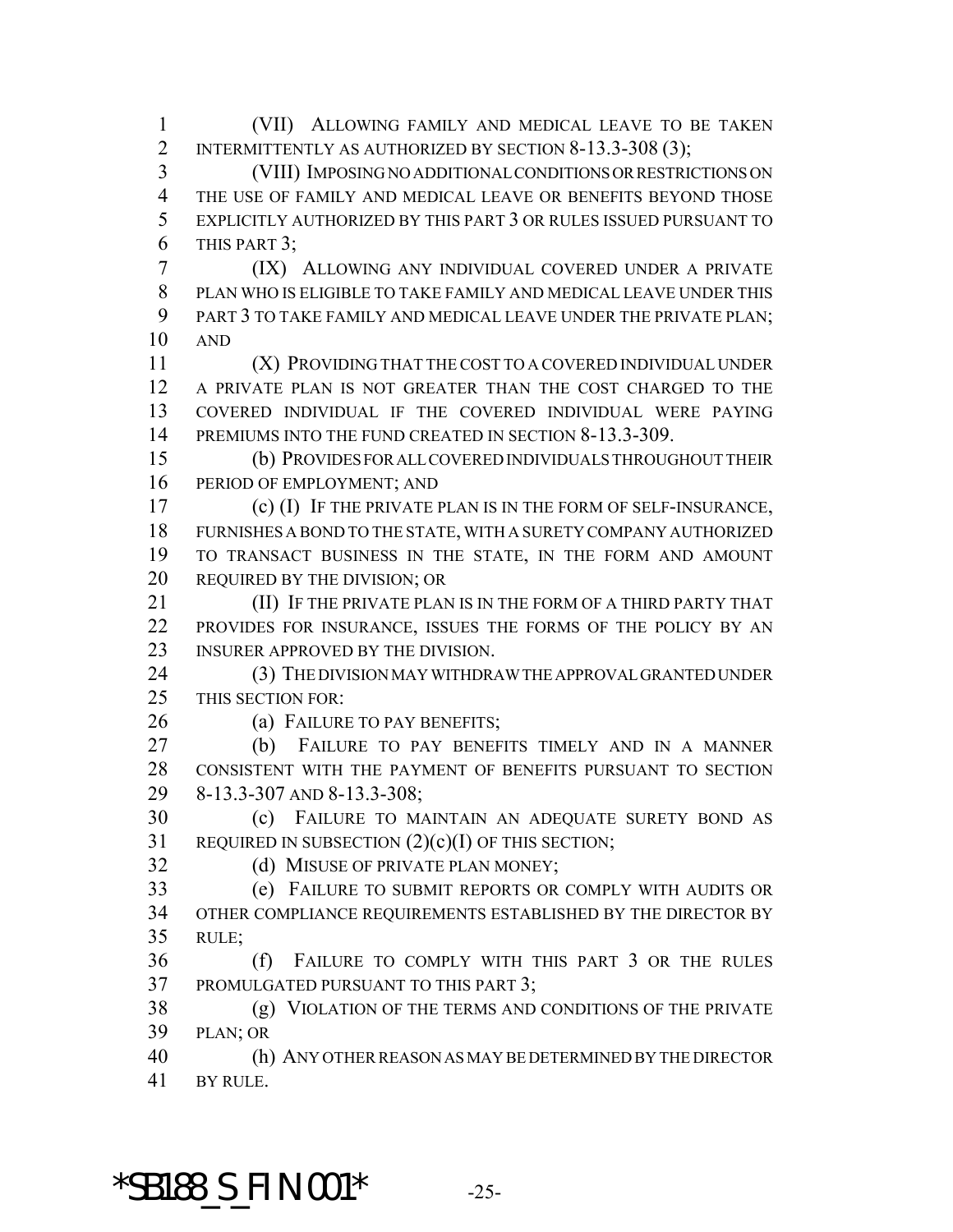(4) THE DIRECTOR, BY RULE, SHALL ESTABLISH A FINE STRUCTURE FOR EMPLOYERS AND ENTITIES OFFERING PRIVATE PLANS THAT VIOLATE THIS SECTION. THE DIRECTOR SHALL TRANSFER ANY FINES COLLECTED PURSUANT TO THIS SUBSECTION (4) TO THE STATE TREASURER FOR DEPOSIT INTO THE FUND.

 (5) (a) AN EMPLOYER OFFERING FAMILY AND MEDICAL LEAVE AND BENEFITS THROUGH A PRIVATE PLAN APPROVED IN ACCORDANCE WITH THIS SECTION SHALL COMPLY WITH SECTION 8-13.3-310 AND 8-13.3-311 9  $(1)(c)$ .

 (b) A COVERED INDIVIDUAL UNDER A PRIVATE PLAN APPROVED PURSUANT TO THIS SECTION RETAINS ALL APPLICABLE RIGHTS AND REMEDIES UNDER SECTION 8-13.3-310.

 (6) A DENIAL OF FAMILY AND MEDICAL LEAVE OR BENEFITS BY AN EMPLOYER OR AN ENTITY OFFERING A PRIVATE PLAN MAY BE APPEALED AS PROVIDED IN SECTION 8-13.3-306 (5).

 (7) A COVERED INDIVIDUAL WHO IS ELIGIBLE TO RECEIVE BENEFITS FROM AN EMPLOYER THROUGH AN APPROVED PRIVATE PLAN PURSUANT TO THIS SECTION IS NOT ELIGIBLE TO RECEIVE BENEFITS FROM THE FUND WHEN TAKING FAMILY AND MEDICAL LEAVE FROM THE EMPLOYER 20 COVERED BY THE PRIVATE PLAN.

21 (8) THE DIRECTOR SHALL ANNUALLY DETERMINE THE TOTAL 22 AMOUNT EXPENDED BY THE DIVISION FOR COSTS ARISING OUT OF THE ADMINISTRATION OF PRIVATE PLANS. EACH ENTITY OFFERING A PRIVATE PLAN PURSUANT TO THIS SECTION SHALL REIMBURSE THE DIVISION FOR THE COSTS ARISING OUT OF THE PRIVATE PLANS IN THE AMOUNT, FORM, AND MANNER DETERMINED BY THE DIRECTOR BY RULE. THE DIRECTOR SHALL TRANSFER PAYMENTS RECEIVED PURSUANT TO THIS SECTION TO THE 28 STATE TREASURY FOR DEPOSIT IN THE FUND.

 **8-13.3-316. Department to perform actuarial and feasibility studies - report to the governor, general assembly, and the board - repeal.** (1) THE DEPARTMENT SHALL CONTRACT FOR THE SERVICES OF A QUALIFIED PRIVATE ACTUARY TO PERFORM AN ACTUARIAL STUDY OF THE FAMILY AND MEDICAL LEAVE INSURANCE PROGRAM ESTABLISHED PURSUANT TO SECTION 8-13.3-305.

 (2) (a) THE DEPARTMENT SHALL STUDY THE FEASIBILITY OF CONTRACTING WITH A THIRD PARTY TO ADMINISTER THE PROGRAM CREATED IN THIS PART 3. IN DETERMINING WHETHER A THIRD PARTY SHOULD ADMINISTER THE PROGRAM, THE DEPARTMENT SHALL CONSIDER WHETHER DOING SO WOULD BE COST-EFFECTIVE, IN THE SHORT TERM AND IN THE LONG TERM FOR BOTH THE STATE AND COVERED INDIVIDUALS, AND LEAD TO MORE EFFICIENT PROGRAM ADMINISTRATION AND BENEFIT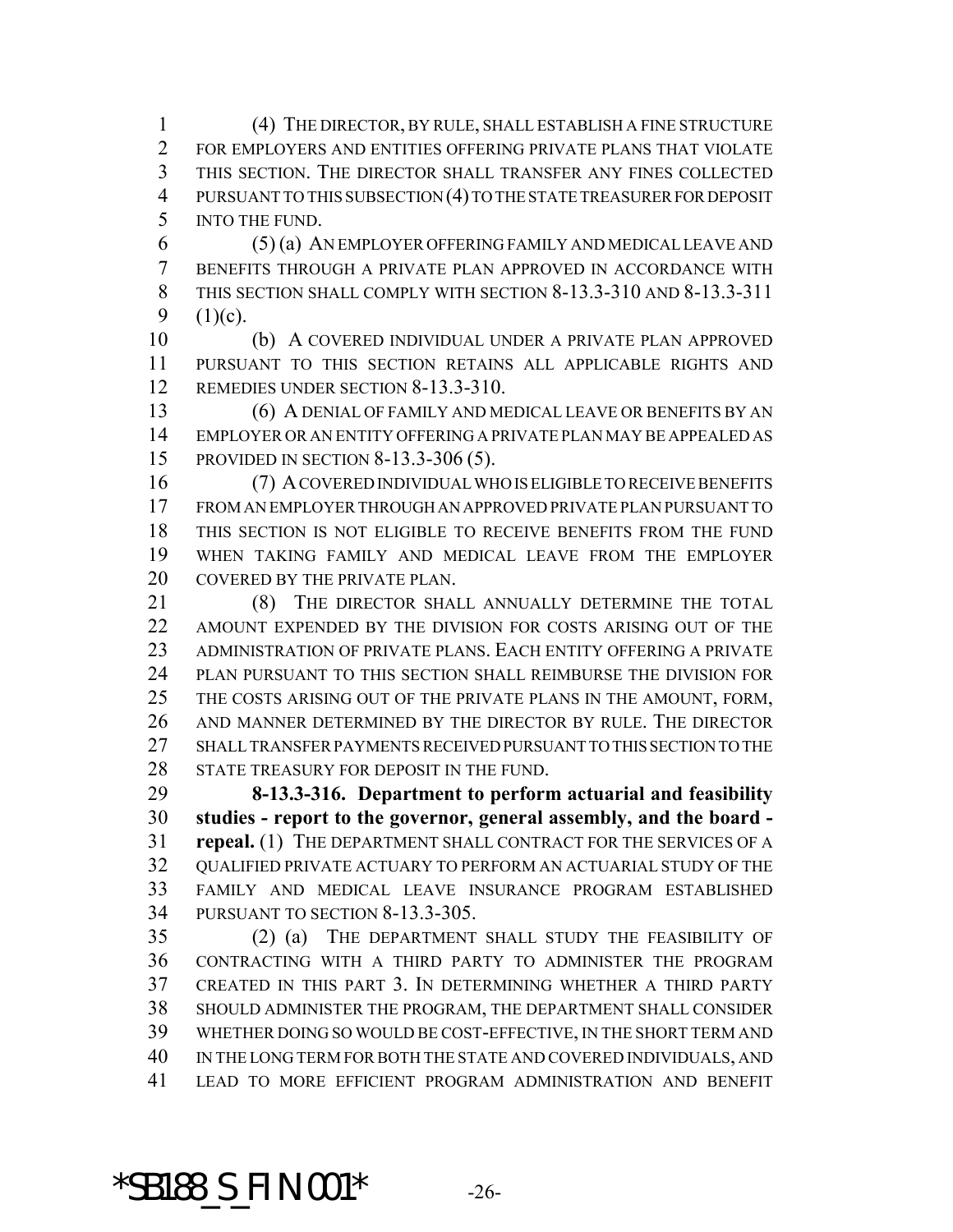MANAGEMENT WHILE ASSURING QUALITY, WORKER EXPERIENCE, AFFORDABILITY, COVERAGE, AND PROGRAM ACCOUNTABILITY.

 (b) IN FULFILLING THE REQUIREMENTS OF THIS SUBSECTION (2), THE DEPARTMENT SHALL MAKE A REQUEST FOR INFORMATION FROM THIRD PARTIES THAT MAY BE WILLING TO ADMINISTER THE PROGRAM.

 (3) NO LATER THAN MARCH 1, 2020, THE DEPARTMENT SHALL PROVIDE THE GOVERNOR; THE SENATE BUSINESS, LABOR, AND TECHNOLOGY COMMITTEE, OR ITS SUCCESSOR COMMITTEE; THE HOUSE OF REPRESENTATIVES BUSINESS AFFAIRS AND LABOR COMMITTEE, OR ITS SUCCESSOR COMMITTEE; AND THE ADVISORY BOARD CREATED IN SECTION 8-13.3-317 WITH THE RESULTS OF THE STUDIES.

 (4) THE EXECUTIVE DIRECTOR OF THE DEPARTMENT, AFTER RECEIVING THE RECOMMENDATION OF THE ADVISORY BOARD, SHALL DETERMINE HOW TO ADMINISTER THE PROGRAM USING THE CRITERIA SPECIFIED IN SUBSECTION (2)(a) OF THIS SECTION.

(5) THIS SECTION IS REPEALED, EFFECTIVE OCTOBER 1, 2020.

 **8-13.3-317. Family and medical leave insurance program advisory board - repeal.** (1) THERE IS HEREBY CREATED IN THE DIVISION THE FAMILY AND MEDICAL LEAVE INSURANCE PROGRAM ADVISORY BOARD, REFERRED TO IN THIS SECTION AS THE "BOARD".

 (2) (a) THE BOARD CONSISTS OF THE FOLLOWING MEMBERS APPOINTED BY THE GOVERNOR:

23 (I) THREE MEMBERS WHO ARE WORKERS OR REPRESENT AN ORGANIZATION THAT REPRESENT WORKERS' INTERESTS IN PAID FAMILY AND MEDICAL LEAVE, EACH OF WHOM SHALL BE APPOINTED FROM A LIST OF AT LEAST THREE NAMES SUBMITTED BY A RECOGNIZED STATEWIDE ORGANIZATION THAT PROMOTES WORKERS' RIGHTS;

28 (II) THREE MEMBERS WHO ARE PRIVATE EMPLOYERS WITH A RANGE OF BUSINESS SIZE AND EXPERIENCE IN PROVIDING EMPLOYEES WITH PAID FAMILY AND MEDICAL LEAVE, EACH OF WHOM SHALL BE APPOINTED FROM A LIST OF AT LEAST THREE NAMES SUBMITTED BY A RECOGNIZED STATEWIDE ORGANIZATION OF EMPLOYERS;

 (III) ONE MEMBER WHO IS A REPRESENTATIVE OF A STATE POLICY ORGANIZATION THAT WORKS ON ISSUES OF ECONOMIC OPPORTUNITY;

 (IV) ONE MEMBER WHO IS A PRIVATE INSURER WITH EXPERIENCE IN ADMINISTERING TEMPORARY DISABILITY OR FAMILY AND MEDICAL LEAVE INSURANCE BENEFITS;

 (V) ONE MEMBER WHO REPRESENTS A STATE POLICY ORGANIZATION THAT WORKS ON HEALTH ADVOCACY;

 (VI) ONE LABOR ECONOMIST WITH DEMONSTRATED RESEARCH OR EXPERTISE IN STUDYING PAID FAMILY AND MEDICAL LEAVE, LABOR

**\*SB188\_S\_FIN.001\*** -27-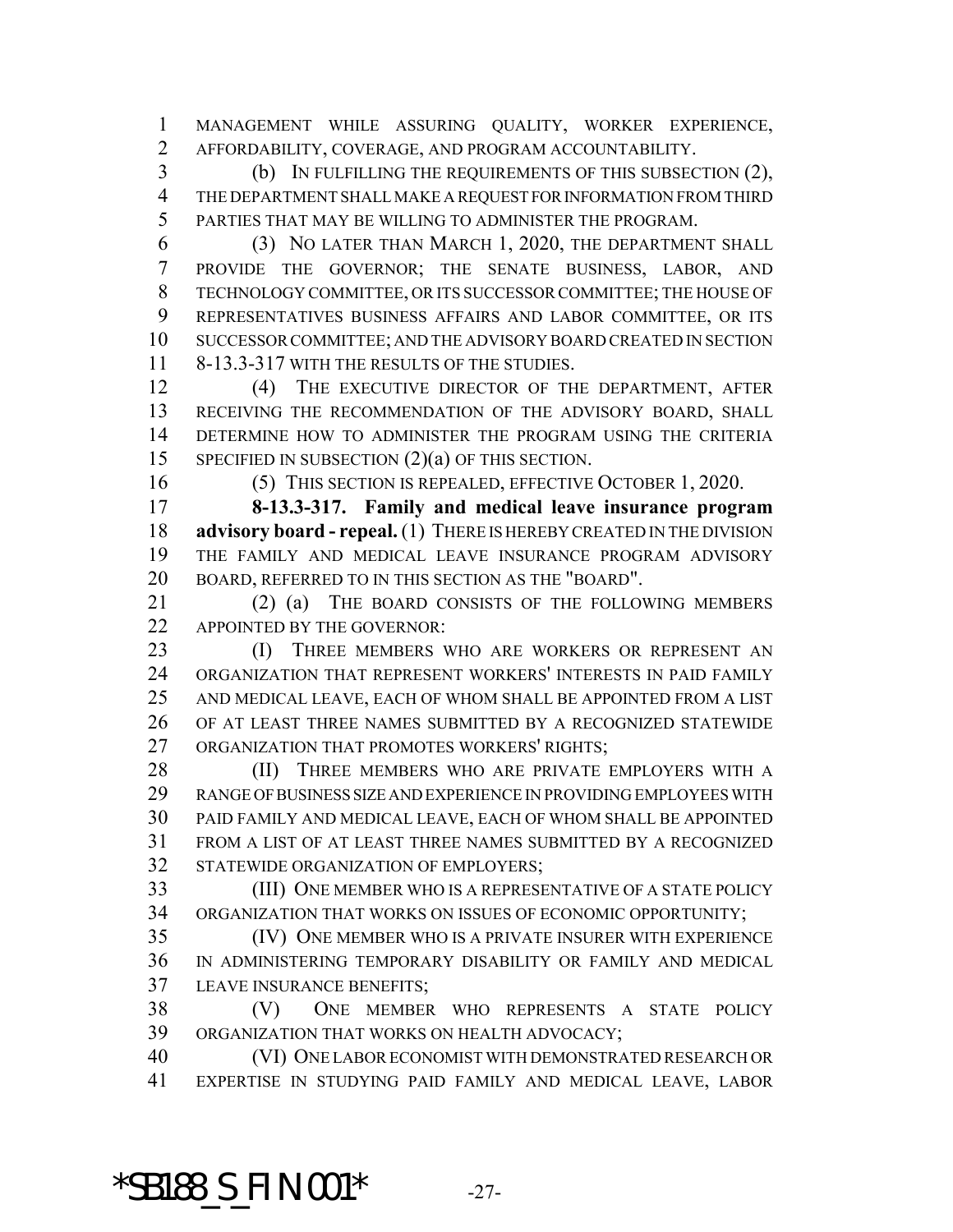STANDARDS, AND THE DATA NECESSARY TO DO SO;

 (VII) ONE MEMBER WHO IS A REPRESENTATIVE OF A STATE DOMESTIC VIOLENCE AND SEXUAL ASSAULT ORGANIZATION;

 (VIII) ONE MEMBER WHO IS A REPRESENTATIVE OF A STATE ORGANIZATION THAT HAS EXPERTISE WITH MILITARY FAMILY ADVOCACY;

 (IX) ONE MEMBER WHO IS A REPRESENTATIVE OF ORGANIZED LABOR; AND

8 (X) TWO NONVOTING MEMBERS, ONE OF WHOM MUST REPRESENT THE DEPARTMENT.

 (b) THE GOVERNOR SHALL CONSIDER ETHNICITY, GENDER, AND GEOGRAPHIC REPRESENTATION IN APPOINTING THE MEMBERS OF THE BOARD.

**(c)** THE GOVERNOR SHALL MAKE THE INITIAL APPOINTMENTS TO THE BOARD AS SOON AS PRACTICABLE AFTER THE EFFECTIVE DATE OF THIS SECTION.

 (3) EACH MEMBER OF THE BOARD SERVES AT THE PLEASURE OF 17 THE GOVERNOR.

18 (4) NOTWITHSTANDING SECTION 2-2-326, EACH MEMBER OF THE BOARD SERVES WITHOUT COMPENSATION BUT IS ENTITLED TO RECEIVE REIMBURSEMENT FROM MONEY IN THE FUND CREATED IN SECTION 8-13.3-309 OR APPROPRIATIONS FROM THE GENERAL ASSEMBLY FOR ACTUAL AND NECESSARY EXPENSES THE MEMBER INCURS IN THE PERFORMANCE OF THE MEMBER'S DUTIES AS A MEMBER OF THE BOARD.

24 (5) (a) THE MEMBER REPRESENTING THE DEPARTMENT SHALL CALL THE FIRST MEETING OF THE BOARD.

26 (b) THE BOARD SHALL ELECT A CHAIR FROM AMONG ITS MEMBERS.

 (c) THE BOARD SHALL MEET AT LEAST FOUR TIMES EVERY YEAR. THE CHAIR MAY CALL SUCH ADDITIONAL MEETINGS AS ARE NECESSARY FOR THE BOARD TO COMPLETE ITS DUTIES.

(6) THE BOARD SHALL:

 (a) NO LATER THAN JUNE 1, 2020, MAKE RECOMMENDATIONS TO THE EXECUTIVE DIRECTOR OF THE DEPARTMENT BASED ON THE ACTUARIAL AND FEASIBILITY STUDIES PROVIDED TO THE BOARD PURSUANT TO SECTION 8-13.3-316 (3), USING THE CRITERIA SPECIFIED IN SECTION 8-13.3-316 35  $(2)(a)$ ;

 (b) PROVIDE COMMENT ON DEPARTMENT RULE-MAKING, POLICIES, IMPLEMENTATION OF THIS PART 3, UTILIZATION OF BENEFITS, AND OTHER INITIATIVES;

 (c) STUDY ISSUES THE BOARD DETERMINES TO REQUIRE ITS CONSIDERATION; AND

41 (d) REVIEW THE REPORT FROM THE DIVISION SUBMITTED IN

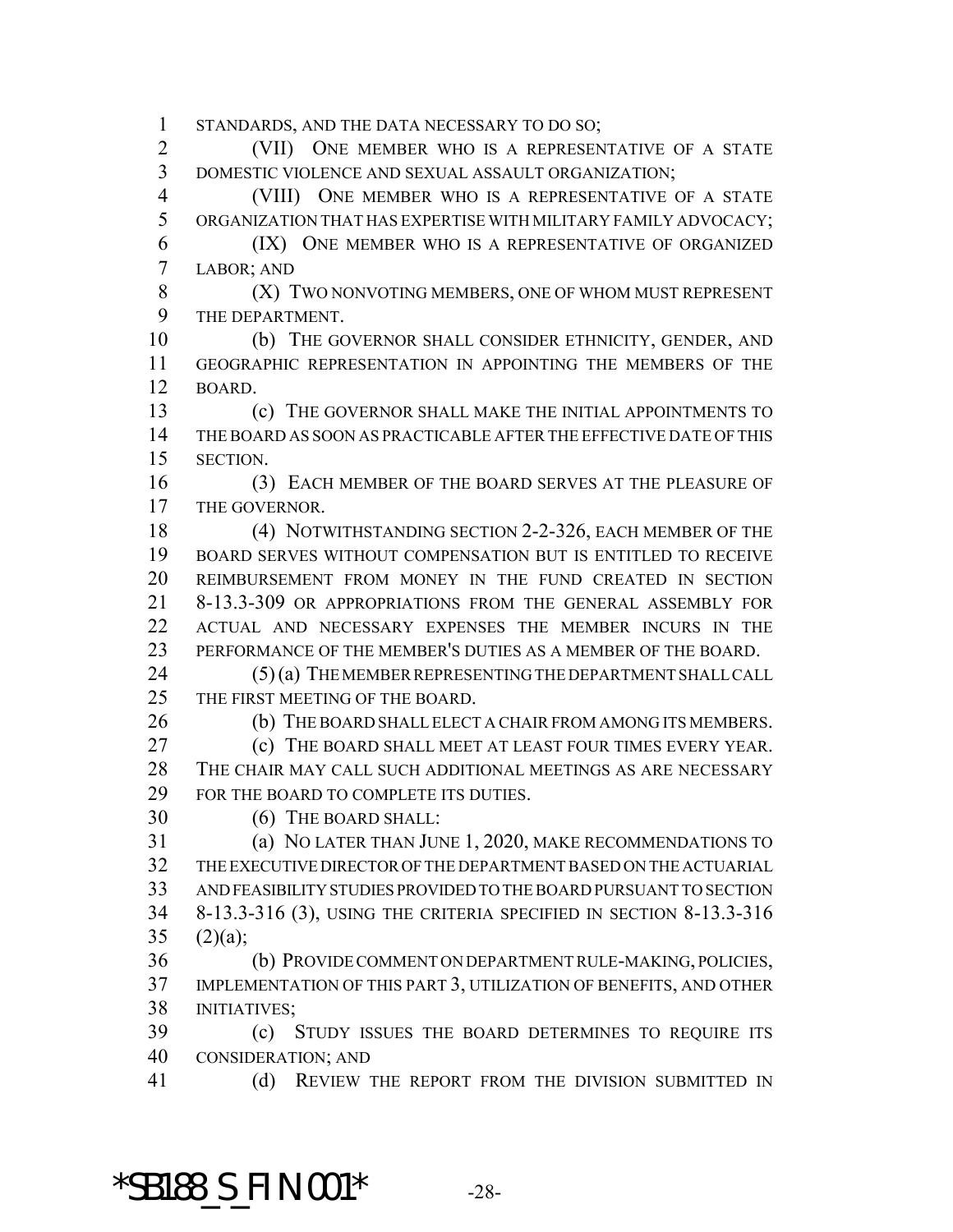ACCORDANCE WITH SECTION 8-13.3-319.

 (7) UPON REQUEST BY THE BOARD, THE DIVISION SHALL PROVIDE OFFICE SPACE, EQUIPMENT, AND STAFF SERVICES AS MAY BE NECESSARY TO IMPLEMENT THIS SECTION.

 (8) THIS SECTION IS REPEALED, EFFECTIVE SEPTEMBER 1, 2026. BEFORE THE REPEAL, THIS SECTION IS SCHEDULED FOR REVIEW IN ACCORDANCE WITH SECTION 2-3-1203.

 **8-13.3-318. Federal income tax - state income tax.** (1) (a) IF THE FEDERAL INTERNAL REVENUE SERVICE DETERMINES THAT FAMILY AND MEDICAL LEAVE INSURANCE BENEFITS UNDER THIS PART 3 ARE SUBJECT TO FEDERAL INCOME TAX, THE DIVISION SHALL INFORM AN INDIVIDUAL FILING A NEW CLAIM FOR BENEFITS, AT THE TIME OF FILING, THAT:

 (I) THE FEDERAL INTERNAL REVENUE SERVICE HAS DETERMINED THAT BENEFITS ARE SUBJECT TO FEDERAL INCOME TAX;

 (II) REQUIREMENTS EXIST PERTAINING TO ESTIMATED TAX PAYMENTS;

 (III) THE INDIVIDUAL MAY ELECT TO HAVE FEDERAL INCOME TAX DEDUCTED AND WITHHELD FROM THE INDIVIDUAL'S PAYMENT OF BENEFITS IN THE AMOUNT SPECIFIED IN THE FEDERAL "INTERNAL REVENUE CODE OF 1986", AS AMENDED; AND

**(IV)** THE INDIVIDUAL IS PERMITTED TO CHANGE A PREVIOUSLY 22 ELECTED WITHHOLDING STATUS.

 (b) AMOUNTS DEDUCTED AND WITHHELD FROM BENEFITS UNDER THIS SECTION MUST REMAIN IN THE FUND UNTIL TRANSFERRED TO THE FEDERAL INTERNAL REVENUE SERVICE AS A PAYMENT OF INCOME TAX.

 (c) THE DIRECTOR SHALL FOLLOW ALL PROCEDURES SPECIFIED BY THE FEDERAL INTERNAL REVENUE SERVICE PERTAINING TO DEDUCTING AND WITHHOLDING INCOME TAX.

 (2) BENEFITS RECEIVED PURSUANT TO THIS PART 3 ARE NOT SUBJECT TO STATE INCOME TAX PURSUANT TO SECTION 39-22-104 (4)(z). **8-13.3-319. Reports.** (1) BY SEPTEMBER 1, 2024, AND BY EACH SEPTEMBER 1 THEREAFTER, THE DIVISION SHALL SUBMIT A REPORT ON PROJECTED AND ACTUAL PROGRAM PARTICIPATION, SPECIFYING INCOME LEVEL, GENDER, RACE, AND ETHNICITY OF PARTICIPANTS AND PURPOSE AND DURATION OF LEAVE; PREMIUM RATES; FUND BALANCES; AND OUTREACH EFFORTS TO:

 (a) THE SENATE COMMITTEES ON BUSINESS, LABOR, AND TECHNOLOGY AND HEALTH AND HUMAN SERVICES, OR THEIR SUCCESSOR COMMITTEES;

 (b) THE HOUSE OF REPRESENTATIVES COMMITTEES ON HEALTH AND INSURANCE AND BUSINESS AFFAIRS AND LABOR, OR THEIR SUCCESSOR

**\*SB188\_S\_FIN.001\*** -29-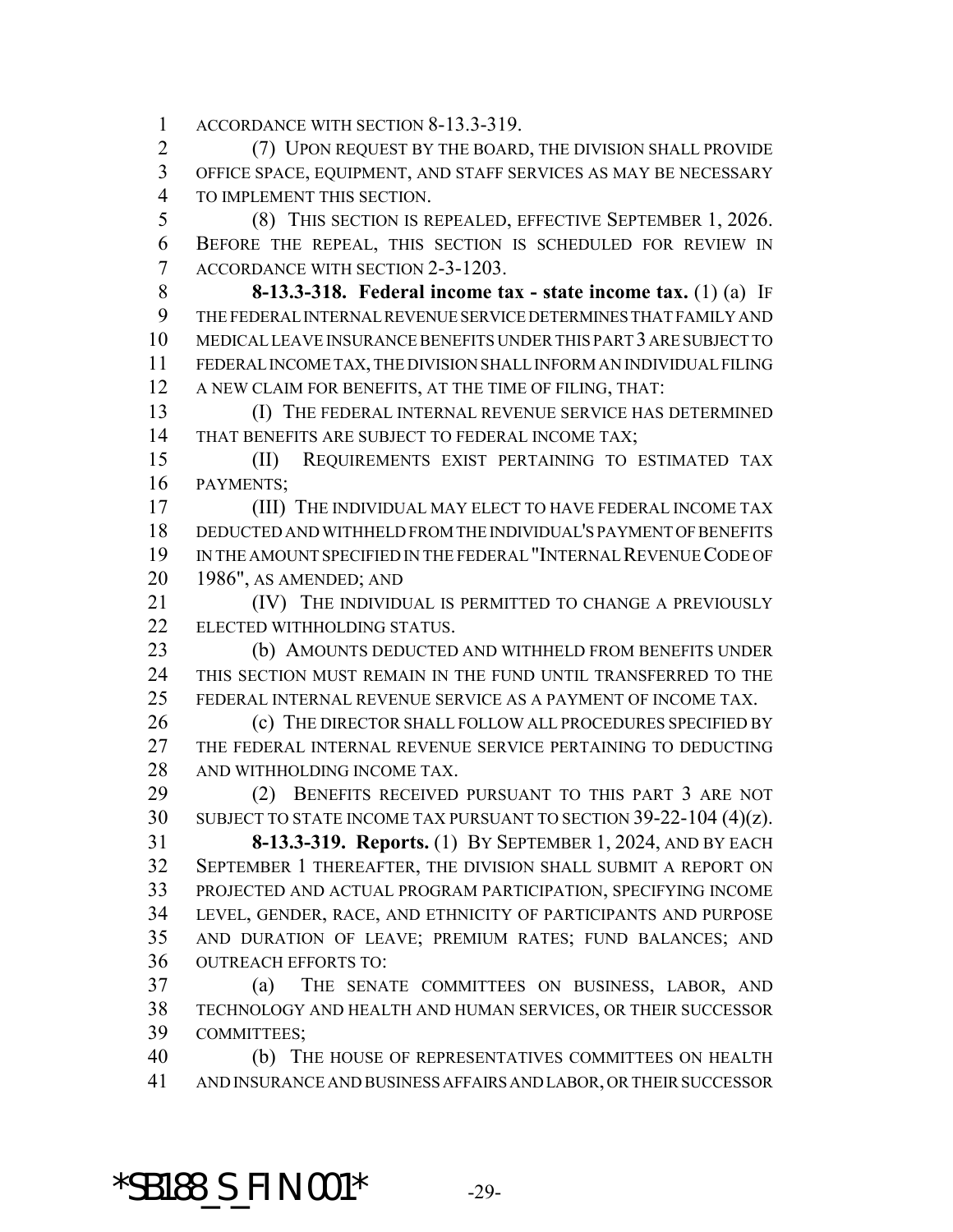COMMITTEES; AND

 (c) THE FAMILY AND MEDICAL LEAVE INSURANCE ADVISORY BOARD CREATED IN SECTION 8-13.3-317.

 (2) THE DIVISION SHALL POST THE REPORT ON THE DEPARTMENT'S WEBSITE. NOTWITHSTANDING SECTION 24-1-136 (11)(a)(I), THE REPORT REQUIRED IN THIS SECTION CONTINUES INDEFINITELY.

 **8-13.3-320. Rules.** (1) THE DIRECTOR MAY ADOPT RULES AS NECESSARY OR AS SPECIFIED IN THIS PART 3 FOR THE IMPLEMENTATION 9 AND ADMINISTRATION OF THIS PART 3.

10 (2) THE DIRECTOR SHALL ADOPT RULES:

 (a) ESTABLISHING THE FORM AND MANNER OF FILING A CLAIM FOR 12 BENEFITS PURSUANT TO SECTION 8-13.3-306 (1)(b); AND

 (b) SETTING PREMIUM AMOUNTS PURSUANT TO SECTION 8-13.3-309 (2)(a);

 (c) PROVIDING GUIDANCE ON THE FACTORS USED TO DETERMINE WHETHER AN INDIVIDUAL IS A COVERED INDIVIDUAL'S FAMILY MEMBER; (d) ESTABLISHING A FINE STRUCTURE PURSUANT TO SECTIONS

8-13.3-310 (5)(h) AND 8-13.3-315 (4);

(e) IMPLEMENTING SECTION 8-13.3-314; AND

20 (f) DETERMINING THE TOTAL AMOUNT EXPENDED FOR COSTS ARISING OUT OF PRIVATE PLANS, APPROPRIATE REIMBURSEMENT RATES, AND THE FORM AND MANNER FOR REIMBURSEMENT PURSUANT TO SECTION 8-13.3-315 (8).

 **8-13.3-321. Benefits available regardless of citizenship or immigration status.** NOTWITHSTANDING SECTION 24-76.5-103, FAMILY AND MEDICAL LEAVE AND FAMILY AND MEDICAL LEAVE INSURANCE BENEFITS ARE AVAILABLE TO ALL ELIGIBLE INDIVIDUALS REGARDLESS OF THEIR CITIZENSHIP OR IMMIGRATION STATUS.

 **SECTION 2.** In Colorado Revised Statutes, 2-3-1203, **add** 30  $(17)(a)(IV)$  as follows:

 **2-3-1203. Sunset review of advisory committees - legislative declaration - definition - repeal.** (17) (a) The following statutory authorizations for the designated advisory committees will repeal on September 1, 2026:

 (IV) THE FAMILY AND MEDICAL LEAVE INSURANCE PROGRAM ADVISORY BOARD CREATED IN SECTION 8-13.3-317.

 **SECTION 3.** In Colorado Revised Statutes, 24-1-121, **add** (3)(k) as follows:

 **24-1-121. Department of labor and employment - creation.** (3) The department of labor and employment consists of the following divisions and programs:

**\*SB188\_S\_FIN.001\*** -30-